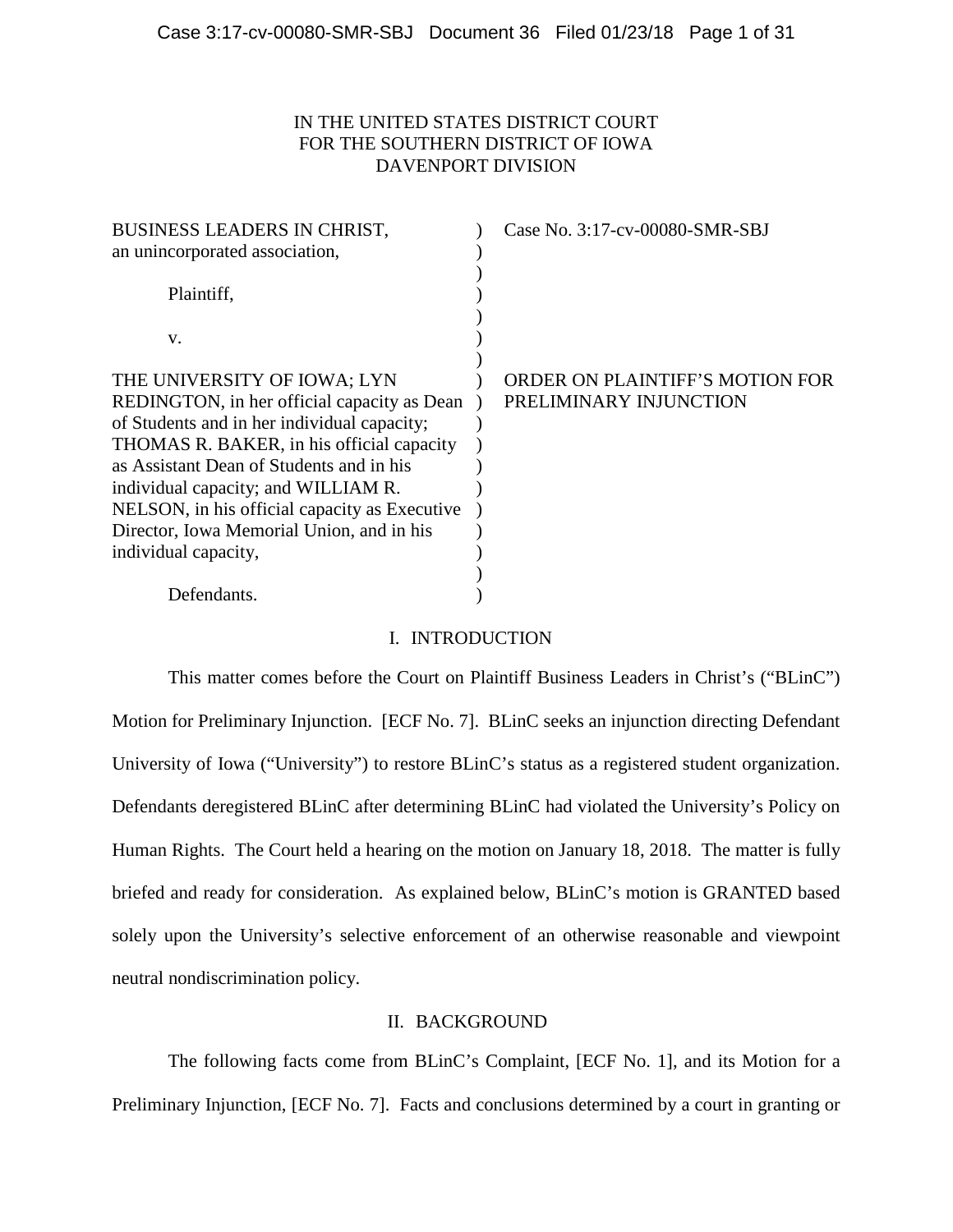#### Case 3:17-cv-00080-SMR-SBJ Document 36 Filed 01/23/18 Page 2 of 31

denying a preliminary injunction are provisional and nonbinding. *Henderson v. Bodine Aluminum, Inc.*, 70 F.3d 958, 962 (8th Cir. 1995) (per curiam); *Sak v. City of Aurelia, Iowa*, 832 F. Supp. 2d 1026, 1031 (N.D. Iowa 2011).

The University allows groups of students to apply for registered student organization status. There are over 500 registered student groups at the University. "Student organizations are voluntary special interest group[s] organized for education, social, recreation, and service purposes . . . ." [ECF No. 1-5 at 2]. "Student organizations can exist whether or not the University endorses them" under the registration policy. *Id.* Under the University's registration policy, "Registration of Student Organizations," a group of students may draft a constitution and meet with review staff, then file a registration form online. The form includes the potential organization's "organizational information and [its] Constitution and Bylaws." *Id.* at 3. The Student Organization Review Committee then considers whether to grant the organization registered status.

Regarding membership in student organizations, "[i]t is the policy of the University that all registered student organizations be able to exercise free choice of members on the basis of their merits as individuals without restriction in accordance with the University Policy on Human Rights."<sup>1</sup> *Id.* The University recognizes the interests of students in organizing and associating

[ECF No. 7-2 at 17].

 $\overline{a}$ 

<sup>&</sup>lt;sup>1</sup> The University's Policy on Human Rights provides:

<sup>[</sup>I]n no aspect of the [the University's] programs shall there be differences in treatment of persons because of race, creed, color, religion, national origin, age, sex, pregnancy, disability, genetic information, status as a U.S. veteran, service in the U.S. military, sexual orientation, gender identity, associational preferences, or any other classification that deprives the person of consideration as an individual, and that equal opportunity and access to facilities shall be available to all.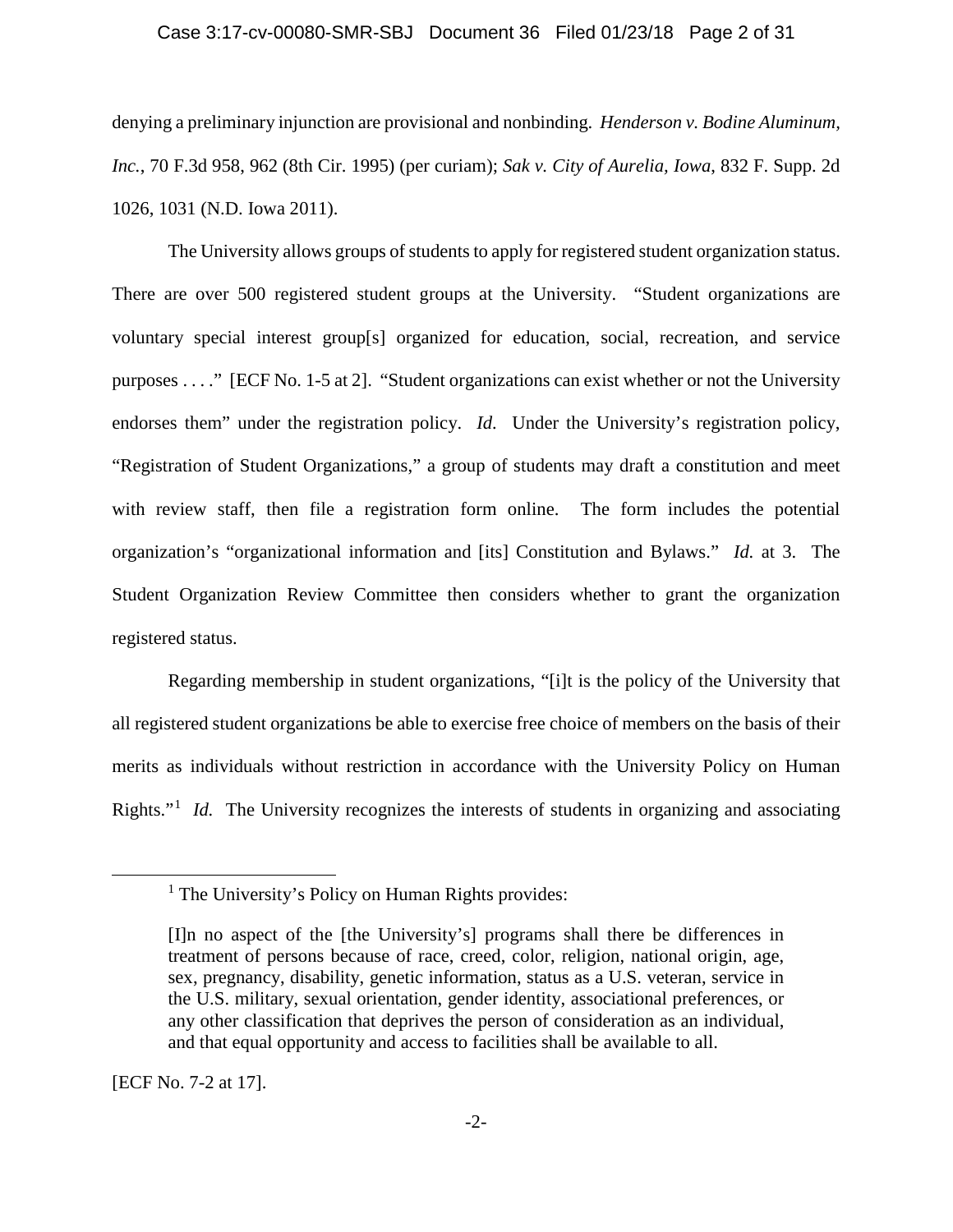#### Case 3:17-cv-00080-SMR-SBJ Document 36 Filed 01/23/18 Page 3 of 31

with like-minded students. Thus, "any individual who subscribes to the goals and beliefs of a student organization may participate in and become a member of the organization." *Id.* BLinC provides the constitutions and bylaws of several student organizations as evidence that student organizations often require members to share the missions and beliefs of the organizations they join.

Registered student "organizations are entitled to certain privileges and benefits." *Id.* at 2. These benefits include:

- (a) official status as a University organization;
- (b) establishment of a financial account and purchasing privileges;
- (c) the ability to receive school funding;
- (d) inclusion in University publications;
- (e) use of University organizational software;
- (f) use of the University's trademarks;
- (g) use of campus facilities for meetings;
- (h) use of University fleet services vehicles;

(i) use of University . . . staff and programming resources;

(j) [ability] once a semester, to use Information Technology Services Mass Mail;

(k) the ability to apply for honors and awards granted to registered organizations; and

(l) use of office and storage space.

[ECF No. 1 at 15].

A small group of students formed BLinC during the spring of 2014 at the Tippie College of Business at the University. The University recognized BLinC as an on-campus organization in fall 2014. BLinC holds itself out as a religious organization. Article I of BLinC's founding constitution stated BLinC's purpose: "[BLinC] is a student organization within the Tippie College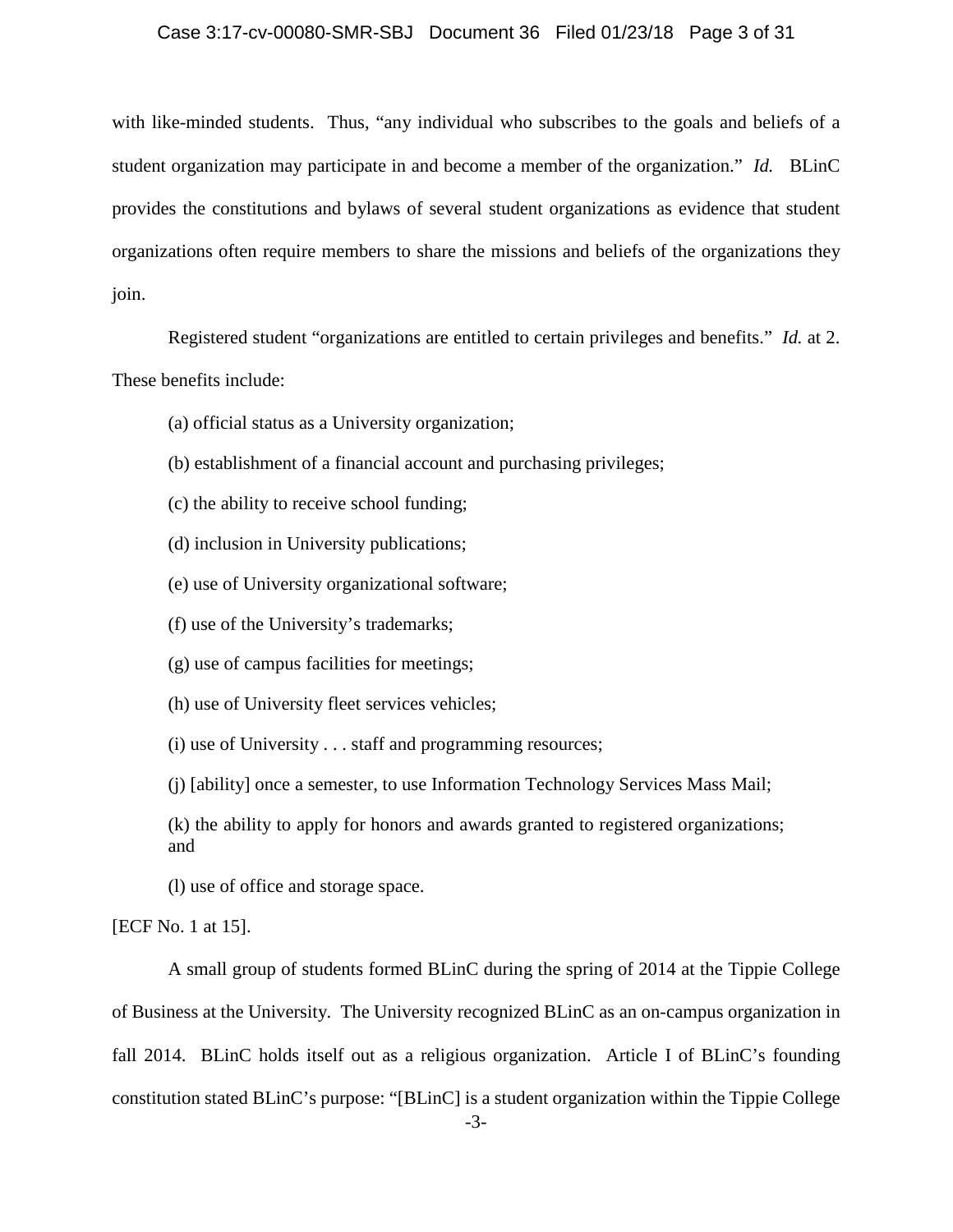## Case 3:17-cv-00080-SMR-SBJ Document 36 Filed 01/23/18 Page 4 of 31

of Business meant to help student learn about how to continually keep Christ first in the fast-paced business world." [ECF No. 1-3 at 2].

Leaders within BLinC have several responsibilities. During weekly meetings, they lead the members in prayer, Bible study, and spiritual reflection. They select Iowa business leaders to come and speak to students about careers and faith. Leaders also organize service projects on and around campus, such as partnering with a nonprofit's after-school mentoring program for at-risk youth and providing childcare at a local Saturday-school program. In light of the responsibilities of BLinC's leaders for carrying out BLinC's religious mission and providing religious ministry for BLinC's members, BLinC takes great care in selecting its leaders each year.

Members can nominate themselves or others for leadership positions. BLinC's leaders then meet with nominated individuals in order to discuss their commitment to BLinC's mission. Candidates receiving approval from the leadership sit for a final vote by the members. As a matter of both institutional and personal integrity, BLinC requires potential leaders to share the organization's mission, purpose, and beliefs.

In March 2016, a BLinC member approached the then-president of BLinC, Hannah Thompson, to ask about serving as BLinC's vice-president. Thompson met with the member in April 2016 to determine whether he could provide spiritual leadership to BLinC. She asked him questions about his faith and relationship with Jesus Christ. Of his own volition, the member disclosed that he thought he was gay and that he was struggling with how that related to his faith. Thompson and the member then studied what the Bible teaches about sexual conduct and prayed. Thompson told the member he was welcome to participate in BLinC and that she needed to discuss his candidacy for leadership with the rest of the executive team.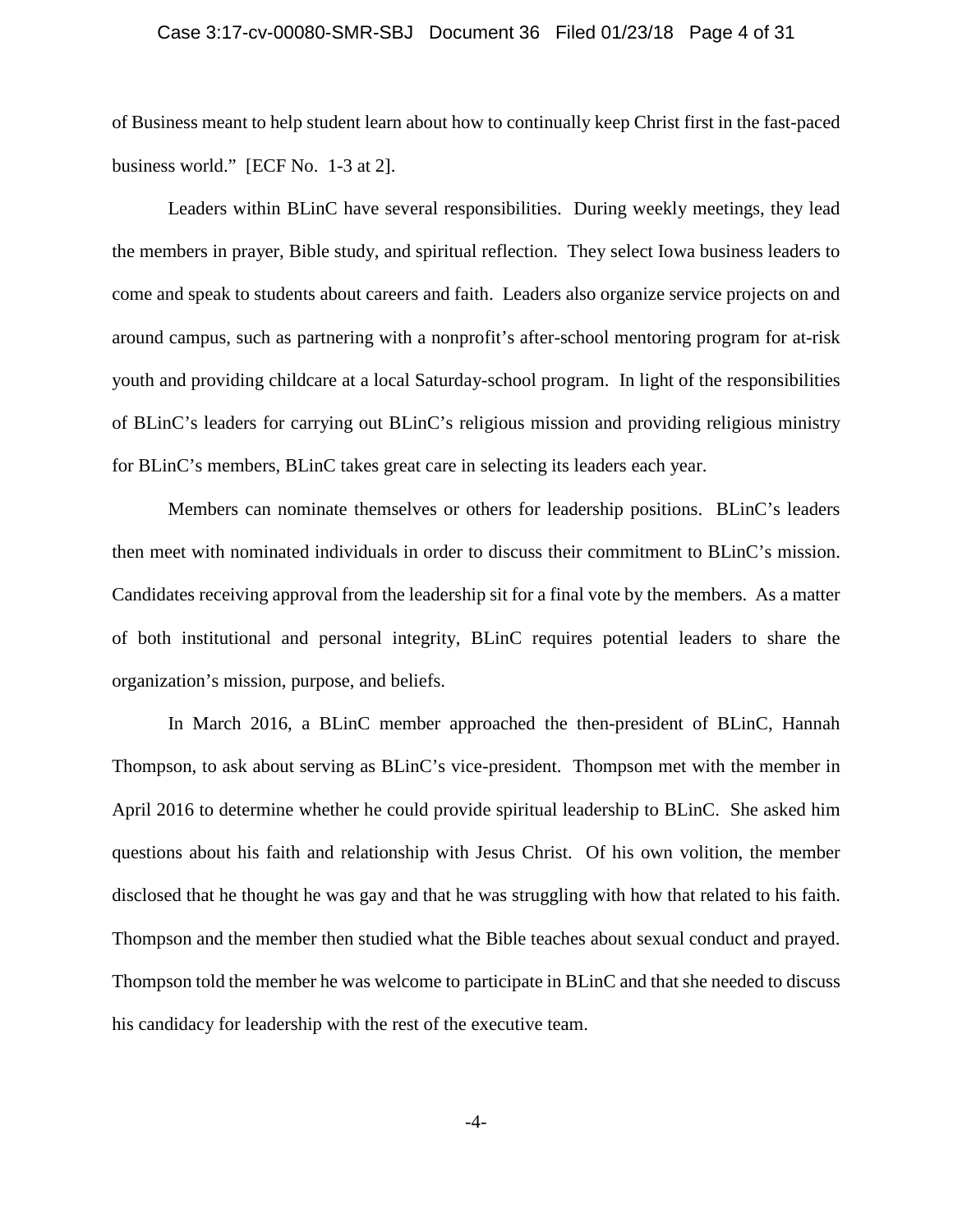## Case 3:17-cv-00080-SMR-SBJ Document 36 Filed 01/23/18 Page 5 of 31

The executive board agreed that the most important qualities for BLinC's leaders were that they had accepted Jesus Christ as their savior and regarded the Bible as the ultimate authority on how to live their lives. In keeping with these tenets, the board also agreed that leaders who engaged in conduct the Bible regarded as sinful had a Christian duty to admit the conduct was sinful, choose to turn from the conduct, and strive to live in a manner befitting Christ's sacrifice. The board had concerns that the member did not share BLinC's views of the Bible and did not appear willing to confess and repent of sinful conduct. The board concluded that, due to these disagreements with BLinC's faith, the member could not lead BLinC in a manner reliably interpreting and applying the Bible's teachings.

Thompson met with the member and asked him if he planned to follow BLinC's beliefs regarding sexual conduct. The member said he intended to pursue same-sex relationships. Thompson told the member he could continue to be a member of BLinC, but he was not eligible for a leadership position because his decision to seek same-sex relationships was inconsistent with BLinC's religious beliefs. "Thompson emphasized to the member that her decision was not because he was gay, but because he did not agree with BLinC's biblically based views on sexual conduct." [ECF No. 1 at 9].

On February 20, 2017, the member filed a complaint with the University stating, "I was denied a leadership position (Vice President) due to my being openly gay." [ECF No. 1-2 at 2]. The member requested the University "[e]ither force BLinC to comply with the non-discrimination policy (allow openly LGTBQ members to be leaders) or take away their status of being a student organization affiliated with the University of Iowa." *Id.* 

 The University subsequently began an investigation of the facts surrounding the member's complaint. University Compliance Coordinator Constance Shriver Cervantes from the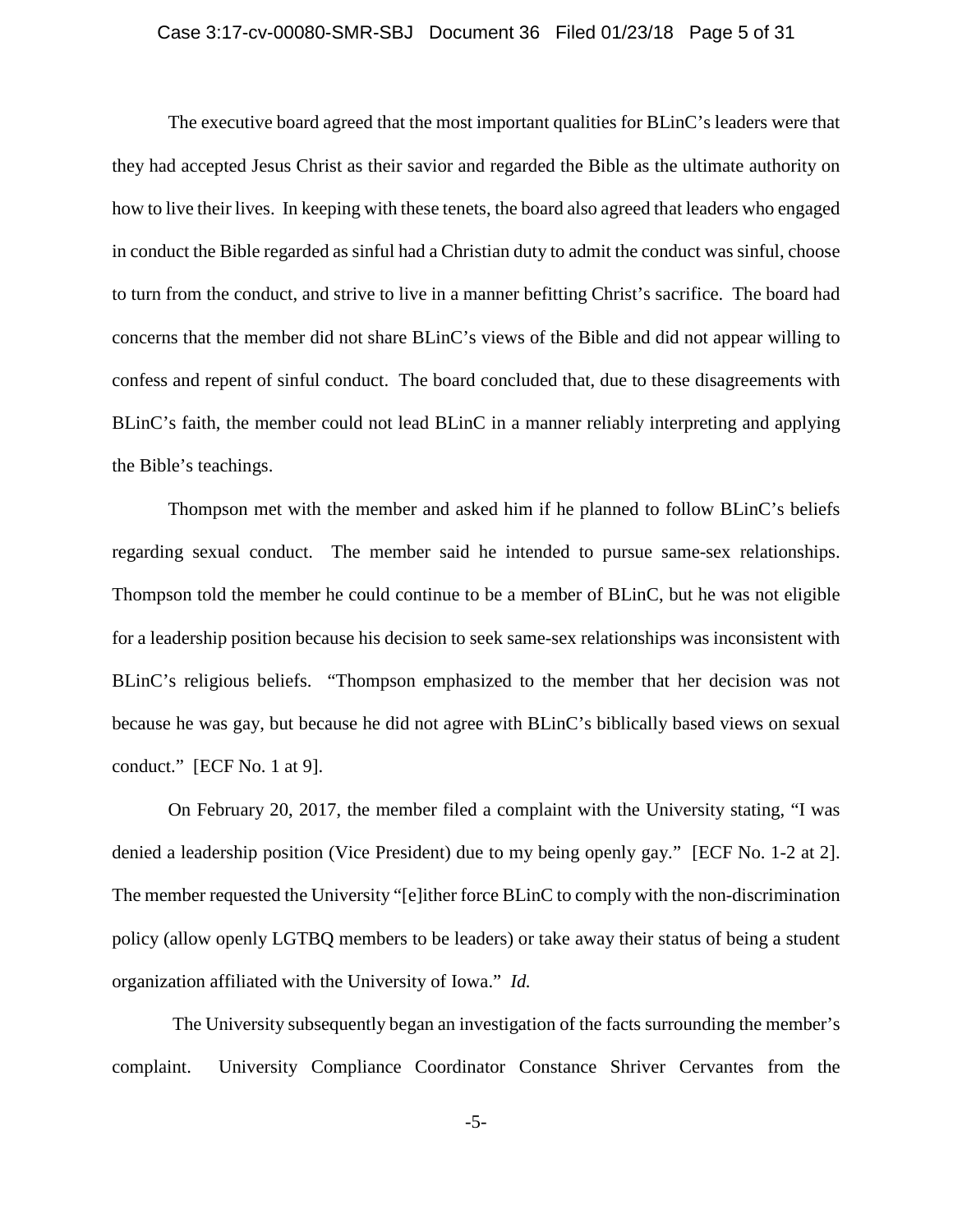## Case 3:17-cv-00080-SMR-SBJ Document 36 Filed 01/23/18 Page 6 of 31

University's Office of Equal Opportunity and Diversity was assigned to the investigation. Shriver Cervantes brought Thompson in for an interview where two university lawyers questioned her. Thompson also submitted a written statement in which she emphasized that BLinC "never discriminate[s] against students because of who they are. All we ask is that our leaders support and uphold our 'goals and beliefs.'" [ECF No. 1-16 at 3].

Shriver issued her findings in a report on June 30, 2017. In her report, she concluded that "[t]he evidence produced during the investigation does provide a reasonable basis to believe the *Policy on Human Rights* was violated." [ECF No. 1-15 at 2]. The report summarized the facts of the member's and Thompson's interactions to discuss his candidacy for vice-president. It also quoted an email from Thompson to the member in which she stated: "First and foremost, the reason why I made the decision that I could not allow you to be in a leadership position within BLinC is because of your desire to pursue a homosexual lifestyle/relationship." *Id.* at 4. The report noted that Thompson had confirmed that the email accurately stated the organization's position on homosexuality and leadership within the organization. Thompson had also reportedly stated that "individuals who are gay are welcome to be student members of BLinC, but not leaders of the organization." *Id.* On these facts, Shriver Cervantes found that "the basis for BLinC's refusal to select Complainant for the position of vice-president was his sexual orientation." *Id.* at 6. Shriver Cervantes noted that student organizations could "state a set of beliefs with which their members or leaders must comply" and that BLinC did not have such a statement in its constitution. *Id.*  "However, an organization may not adopt a statement of beliefs that is inconsistent with the *Policy on Human Rights*, and base exclusion on a protected classification." *Id.* Shriver Cervantes concluded that "BLinC's action with respect to [the member's] application for the position of vice-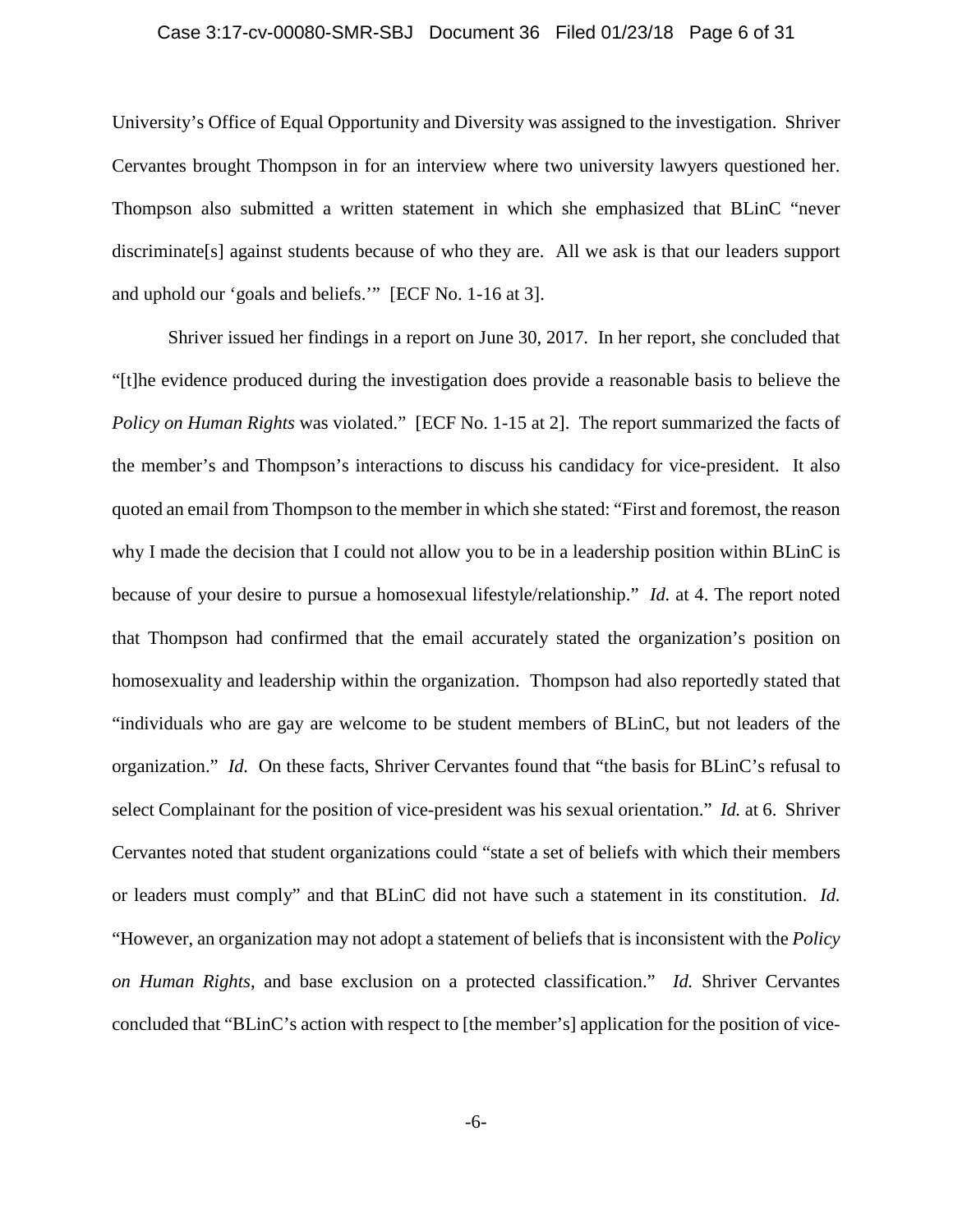## Case 3:17-cv-00080-SMR-SBJ Document 36 Filed 01/23/18 Page 7 of 31

president violates the *Policy on Human Rights* because of the statements made by the president." *Id.* 

 On July 14, 2017, BLinC responded to the decision by emailing a letter to Defendant Lyn Redington, Dean of Students, arguing BLinC should not be sanctioned due to the determination. BLinC reiterated that BLinC had not discriminated against the member because of his sexual orientation: "The student participated in BLinC before asking for a leadership position, and remains welcome to participate—even as a leader, regardless of his sexual orientation." [ECF No. 1-20 at 27]. Rather, "[t]he student was not eligible to be a leader of BLinC only because he stated that he disagrees with, and would not try to live by, BLinC's Christian principles, which means he could not effectively lead our group." *Id.* 

BLinC met with Defendants William Nelson, the Executive Director of the Iowa Memorial Union, and Associate Dean Thomas Baker on September 1, 2017. During the meeting, Dean Baker allegedly confirmed BLinC could set standards for the beliefs and conduct of its leaders without violating the University Human Rights Policy. However, BLinC could not discriminate categorically based on status. BLinC explained its view that gay students could become members and leaders so long as they affirmed BLinC's beliefs and tried to live by them. Dr. Nelson replied that BLinC should more clearly state its views in its constitution to make students aware of them before they joined. Dean Baker likewise agreed that a written statement of BLinC's beliefs could aid in avoiding arbitrary applications of those beliefs. The BLinC leaders at the meeting indicated their willingness to draft such a statement. The parties to the meeting agreed that once BLinC updated its constitution to provide clear notice of its religious beliefs, the University would end the investigation. Dr. Nelson stated he would memorialize the meeting's outcome in a letter to BLinC.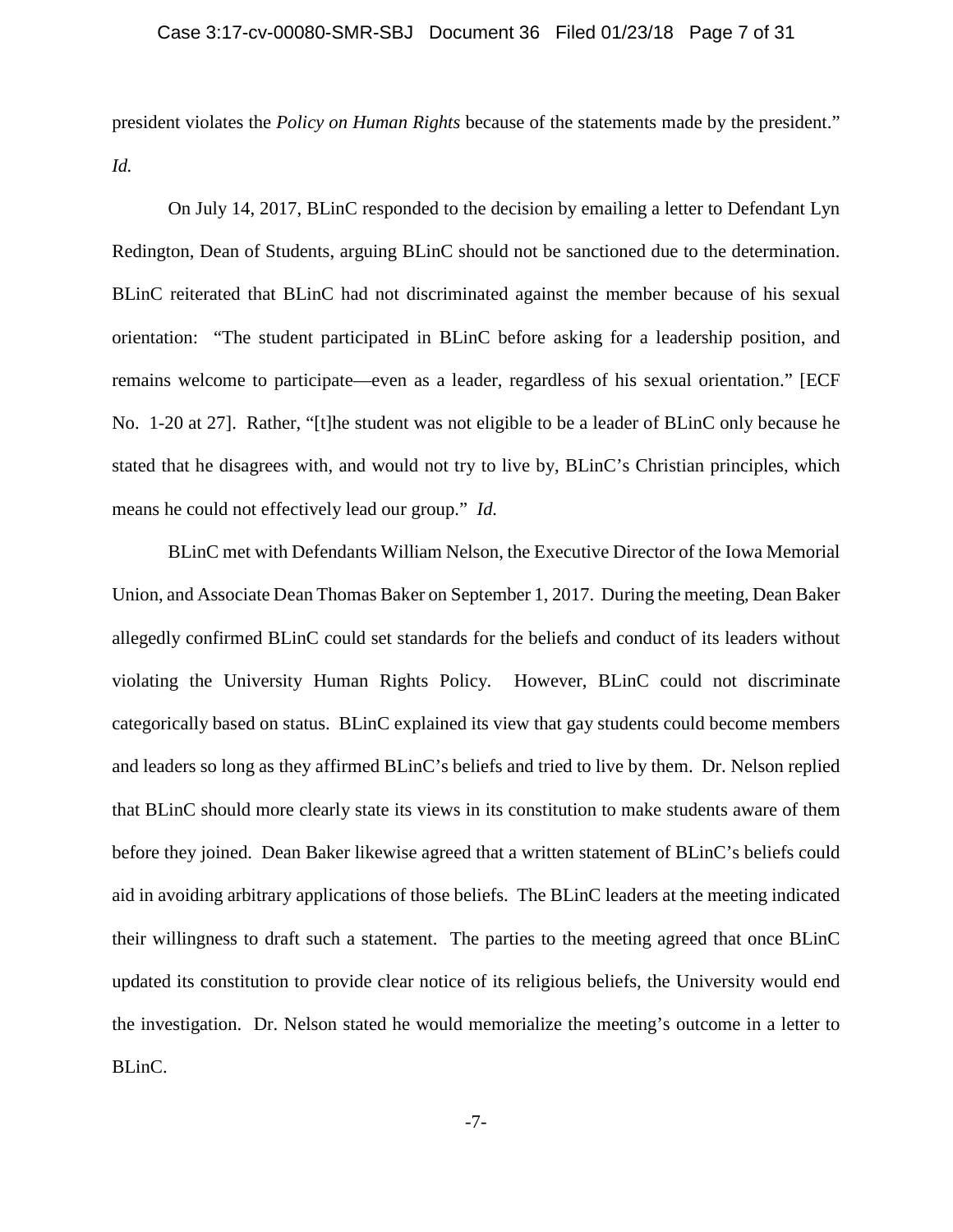## Case 3:17-cv-00080-SMR-SBJ Document 36 Filed 01/23/18 Page 8 of 31

On September 13, 2017, Dr. Nelson sent a letter to BLinC regarding the investigation. Dr. Nelson explained he had the authority to impose sanctions for violations of the University's rules. He found by a preponderance of the evidence that BLinC had violated the University's Human Rights Policy. However, BLinC would be allowed to function as a registered student organization in good standing if it would: (1) commit to compliance with the Human Rights Policy in the future; (2) submit a list of qualifications for its leaders in order to prevent future disqualification of members based on protected characteristics and ensure that non-heterosexuals would not be categorically eliminated from consideration; and (3) submit a plan to ensure that leaders interviewing leader candidates would ask "questions relevant to the vision statement that are not presumptive of candidates based upon their sexual orientation." [ECF No. 1-20 at 31].

BLinC thereafter attempted to comply with the letter's mandates by submitting a revised constitution on September 27, 2017. The revised constitution confirmed BLinC's future compliance with the Human Rights Policy. It also incorporated a "Statement of Faith" intended to "detail BLinC's beliefs and thereby avoid categorically excluding people based on their sexual orientation." [ECF No. 1 at 21]. The Statement of Faith includes a section labeled "Doctrine of Personal Integrity" that states: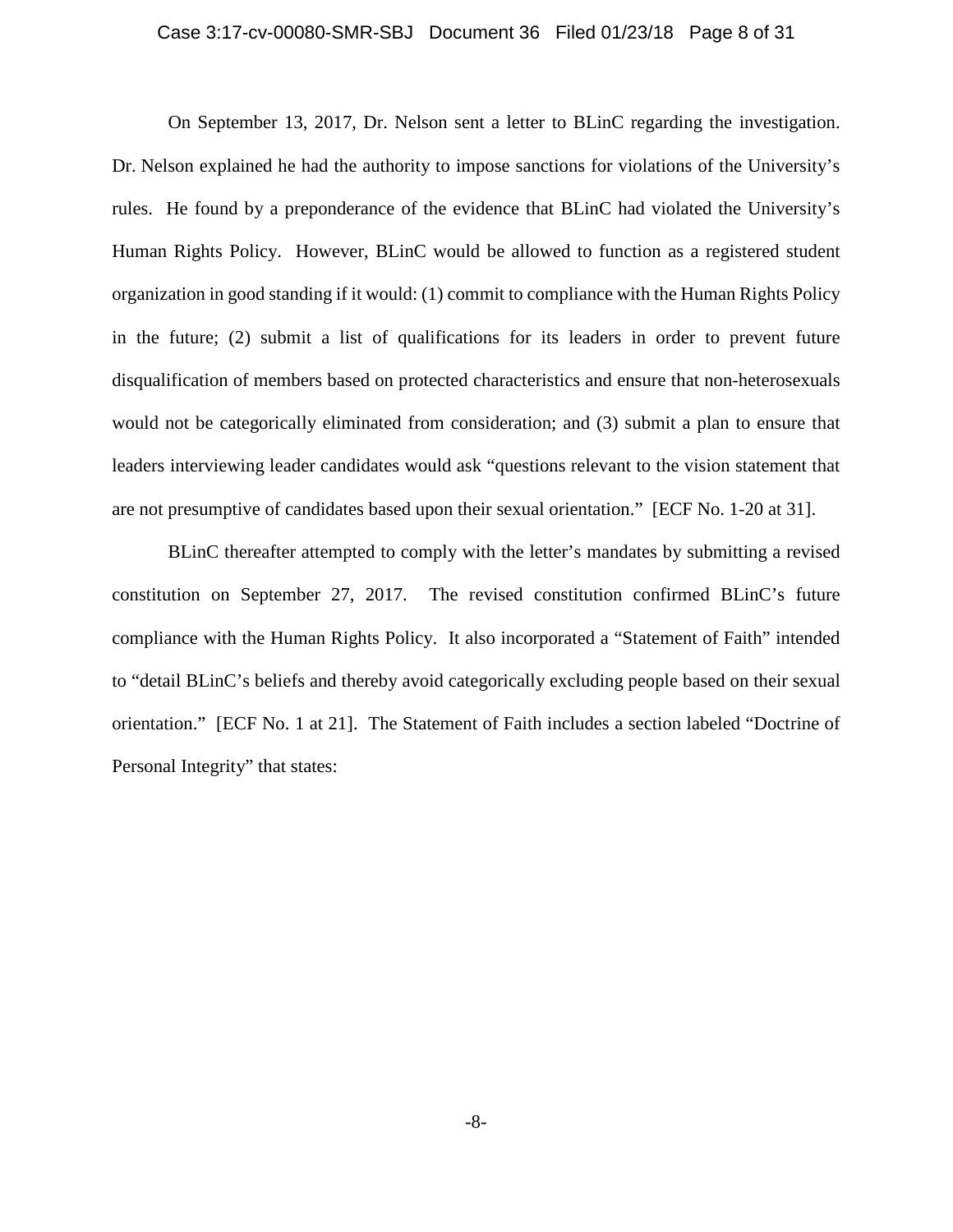All Christians are under obligation to seek to follow the example of Christ in their own lives and in human society. In the spirit of Christ, Christians should oppose racism, every form of greed, selfishness, and vice, and all forms of sexual immorality, including pornography. We believe God's intention for a sexual relationship is to be between a husband and a wife in the lifelong covenant of marriage. Every other sexual relationship beyond this is outside of God's design and is not in keeping with God's original plan for humanity. We believe that every person should embrace, not reject, their God-given sex. We should work to provide for the orphaned, the needy, the abused, the aged, the helpless, and the sick. We should speak on behalf of the unborn and contend for the sanctity of all human life from conception to natural death.

[ECF No. 1-1 at 8]. Under Article III of the revised constitution, leaders would be asked to sign

the Statement of Faith, affirming that they would accept and strive to live according to BLinC's

beliefs. The affirmance states:

As I hold an Executive position with Business Leaders in Christ, I commit to live a life in which I turn from my sin and actively choose the biblical principles of Godly sanctification and righteousness. If and when I misstep, I will confess my struggle to God and to a member of the Business Leaders in Christ executive board acknowledging that I choose to receive grace and forgiveness from God and from other, and turn from my sin.

[ECF No. 1-1 at 9].

On October 19, 2017, Dr. Nelson issued his decision on BLinC's revised constitution,

finding it was not in compliance with the University's Human Rights Policy:

The Statement of Faith, on its face, does not comply with the University's Human Rights policy since its affirmation, as required by the Constitution for leadership positions, would have the effect of disqualifying certain individuals from leadership positions based on sexual orientation or gender identity, both of which are protected classifications under . . . the University of Iowa Human Rights Policy.

[ECF No. 1-20 at 42]. Dr. Nelson informed BLinC that it could revise its Statement of Faith to

bring it into compliance with the Human Rights Policy and further "[s]ubmit an acceptable plan

for ensuring that group officers who interview candidates for leadership positions will ask

questions relevant to the Statement of Faith that are not presumptive of candidates based upon

their sexual orientation or gender identity." *Id.* Dr. Nelson gave BLinC until November 2, 2017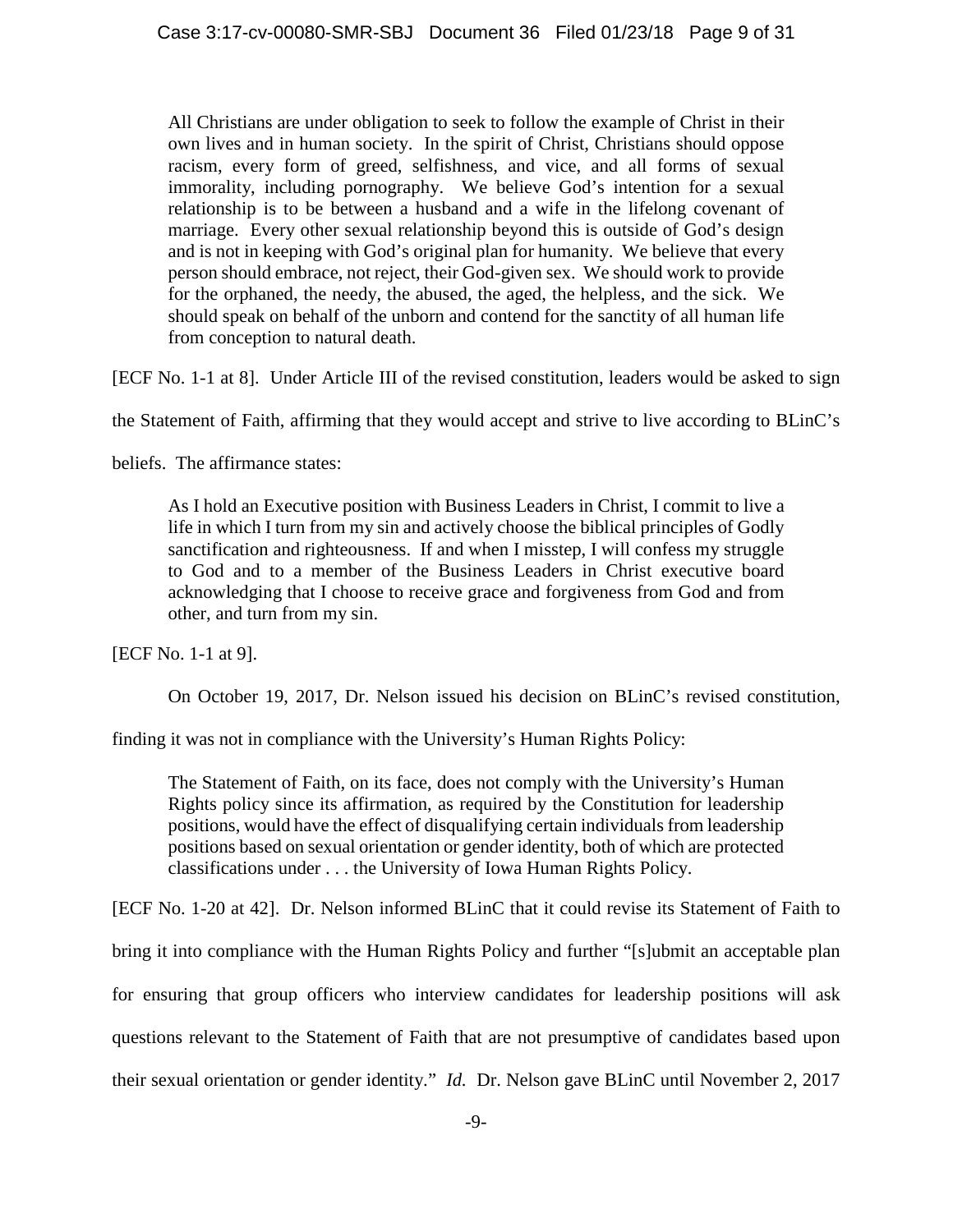#### Case 3:17-cv-00080-SMR-SBJ Document 36 Filed 01/23/18 Page 10 of 31

to submit its revised response. If BLinC chose not to submit the revised materials, Dr. Nelson would find BLinC to not be in compliance with the University's Human Rights Policy and he would revoke its registration. The letter also provided that BLinC could appeal Dr. Nelson's decision to the Office of the Dean of Students.

BLinC appealed Dr. Nelson's decision to Dean Redington on November 2, 2017. BLinC argued the University could not constitutionally censor BLinC's religious beliefs or control the manner in which BLinC selected its leaders. BLinC also contended that Dr. Nelson's decision should be reversed because it was not consistent with University policy and practice in that other groups were allowed to require members to share their missions. One example of this BLinC listed, among others, was that Imam Mahdi, an Islamic student organization, reserves certain membership benefits solely for members who are Shia Muslims. BLinC further argued Dr. Nelson's decision was not supported by the facts.

On November 16, 2017, Dean Redington affirmed Dr. Nelson's decision to revoke BLinC's registration. Dean Redington similarly determined that BLinC's Statement of Faith as drafted "would have the effect of disqualifying certain individuals from leadership positions based on sexual orientation or gender identity, both of which are protected classifications under . . . the University of Iowa Human Rights Policy." [ECF No. 1-21 at 2]. In reaching her decision, Dean Redington observed that in its appeal BLinC had for the first time stated that the complainant– member had not been allowed to seek a leadership position due to an admission by the complainant that he intended to be sexually active in same-sex relationships. Rather, BLinC leadership had told the investigator and stated in an email that it was the complainant's "desire to pursue a homosexual lifestyle/relationship" that led to the denial of his potential candidacy for the vicepresident position. Dean Redington additionally noted that BLinC could continue to operate on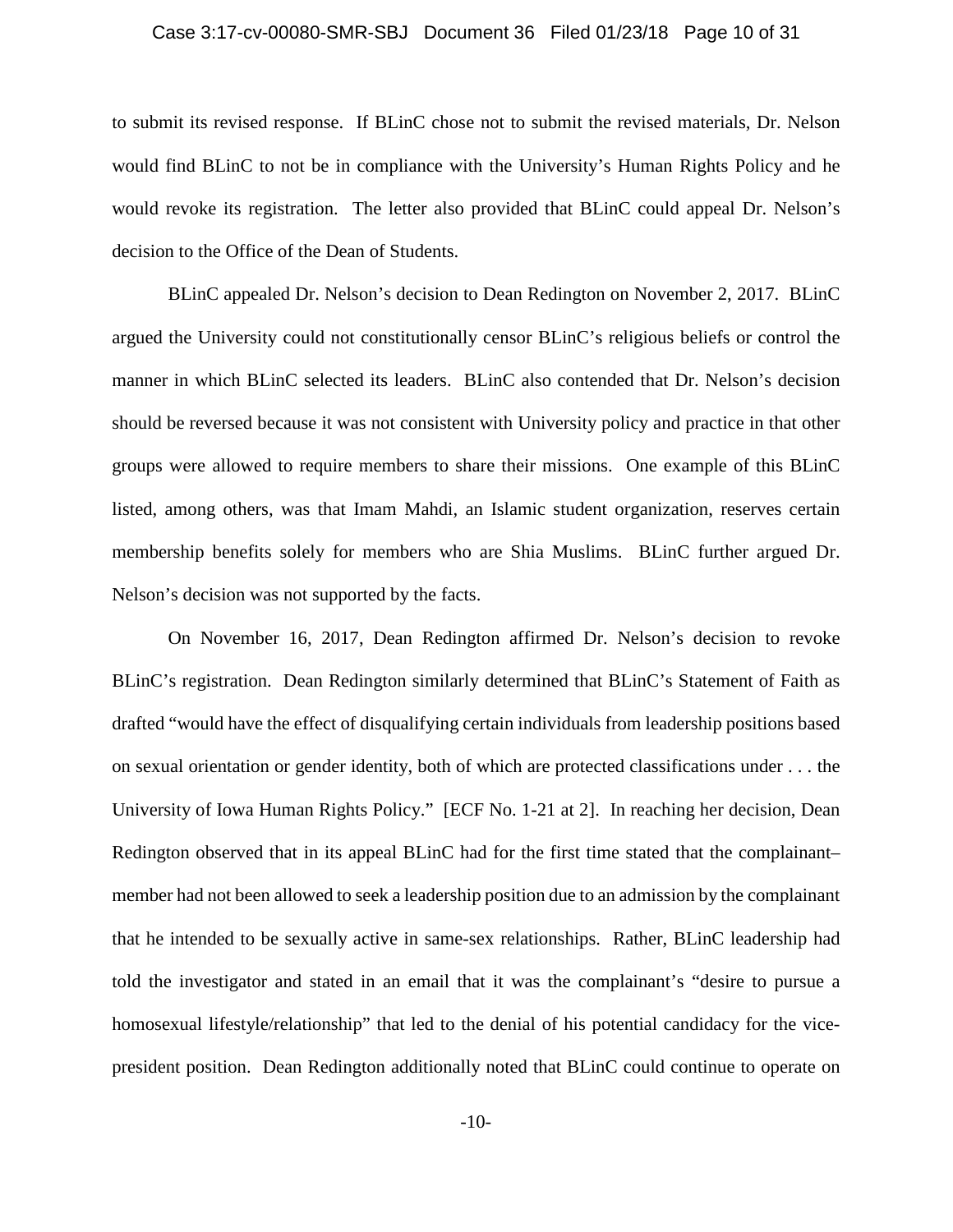#### Case 3:17-cv-00080-SMR-SBJ Document 36 Filed 01/23/18 Page 11 of 31

campus because "a student organization is a voluntary special interest group organized for educational, social, recreational, and service purposes and comprised of its members." *Id.* "Student organizations are separate legal entities from the University of Iowa and legally are not treated the same as University departments or units." *Id.* Furthermore, "[a] student organization can exist on campus whether or not the University approves its registration pursuant to the Registration of Student Organizations policy." *Id.* (emphasis omitted). Dean Redington advised that her decision was the final university action on the matter and BLinC could appeal her decision to the Board of Regents if it so chose.

BLinC filed its twenty-count Complaint with this Court on December 11, 2017. [ECF No. 1]. BLinC then filed its Motion for Preliminary Injunction, [ECF No. 7], requesting expedited relief by January 24, 2018, the date on which spring recruitment fairs for student organizations are held at the University. As relief, BLinC asks the Court issue an injunction ordering Defendants to reinstate BLinC's status as a registered student organization. The Court held a hearing on the motion on January 18, 2018.

#### III. ANALYSIS

Federal Rule of Civil Procedure 65 gives courts the authority to grant preliminary injunctions. "A preliminary injunction is an extraordinary remedy never awarded as of right." *Winter v. Nat. Res. Def. Council, Inc.*, 555 U.S. 7, 24 (2008) (quoting *Munaf v. Geren*, 553 U.S. 674, 689–690 (2008)). A district court addressing a request for a preliminary injunction must decide "[a]t base . . . whether the balance of equities so favors the movant that justice requires the court to intervene to preserve the status quo until the merits are determined." *Dataphase Sys., Inc. v. C.L. Sys., Inc.*, 640 F.2d 109, 113 (8th Cir. 1981) (en banc).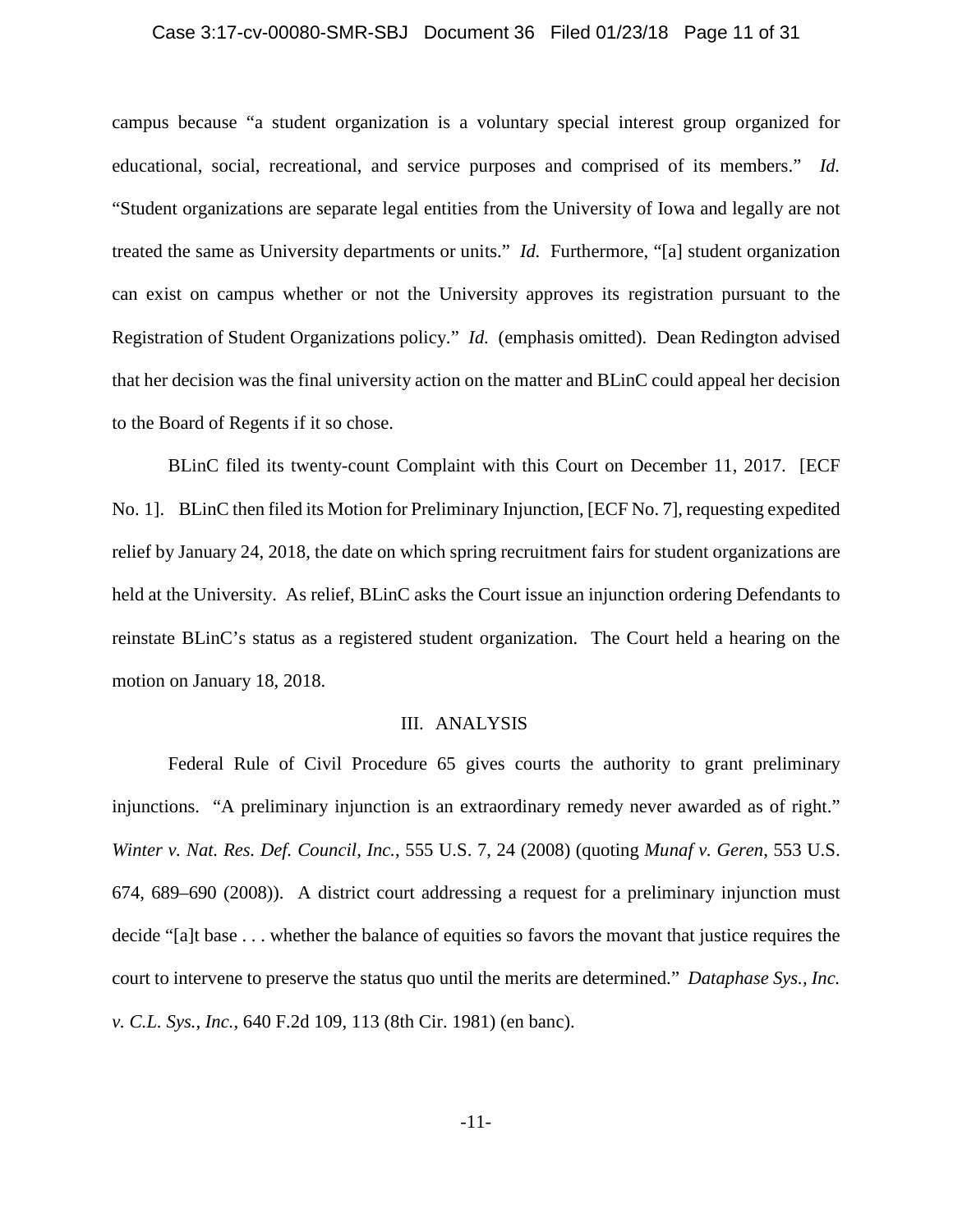## Case 3:17-cv-00080-SMR-SBJ Document 36 Filed 01/23/18 Page 12 of 31

In each case, courts "must balance the competing claims of injury and must consider the effect on each party of the granting or withholding of the requested relief." "In exercising their sound discretion, courts of equity should pay particular regard for the public consequences in employing the extraordinary remedy of injunction."

*Winter*, 555 U.S. at 24 (citation omitted) (first quoting *Amoco Prod. Co. v. Village of Gambell*, 480 U.S. 531, 542 (1987); then quoting *Weinberger v. Romero–Barcelo*, 456 U.S. 305, 312 (1982)).

In determining whether to grant a party's request for a preliminary injunction, the Court evaluates four factors: "(1) a likelihood of success on the merits; (2) irreparable harm; (3) that the balance of the harms of granting or denying the injunction are in its favor; and (4) that granting the injunction is in the public's interest." *Child Evangelism Fellowship of Minn. v. Minneapolis Special Sch. Dist. No. 1*, 690 F.3d 996, 1000 (8th Cir. 2012); *see Dataphase Sys., Inc.*, 640 F.2d at 113. Of the preliminary injunction factors, "likelihood of success on the merits is most significant." *Minn. Ass'n of Nurse Anesthetists v. Unity Hosp.*, 59 F.3d 80, 83 (8th Cir. 1995) (quoting *S & M Constuctors, Inc. v. Foley Co.*, 959 F.2d 97, 98 (8th Cir. 1992)). "The plaintiff 'need only establish a likelihood of succeeding on the merits of any one of [its] claims.'" *Richland/Wilkin Joint Powers Auth. v. U.S. Army Corps of Eng'rs*, 826 F.3d 1030, 1040 (8th Cir. 2016) (alteration in original) (quoting *Am. Rivers v. U.S. Army Corps of Eng'rs*, 271 F.Supp.2d 230, 250 (D.D.C. 2003)). "The decision to grant or deny a preliminary injunction rests within the discretion of the district court and will not be disturbed on appeal absent a showing of abuse of discretion." *St. Louis Effort for AIDS v. Huff*, 782 F.3d 1016, 1021 (8th Cir. 2015) (quoting *United States v. Gannaway*, 536 F.2d 784, 786 (8th Cir. 1976)).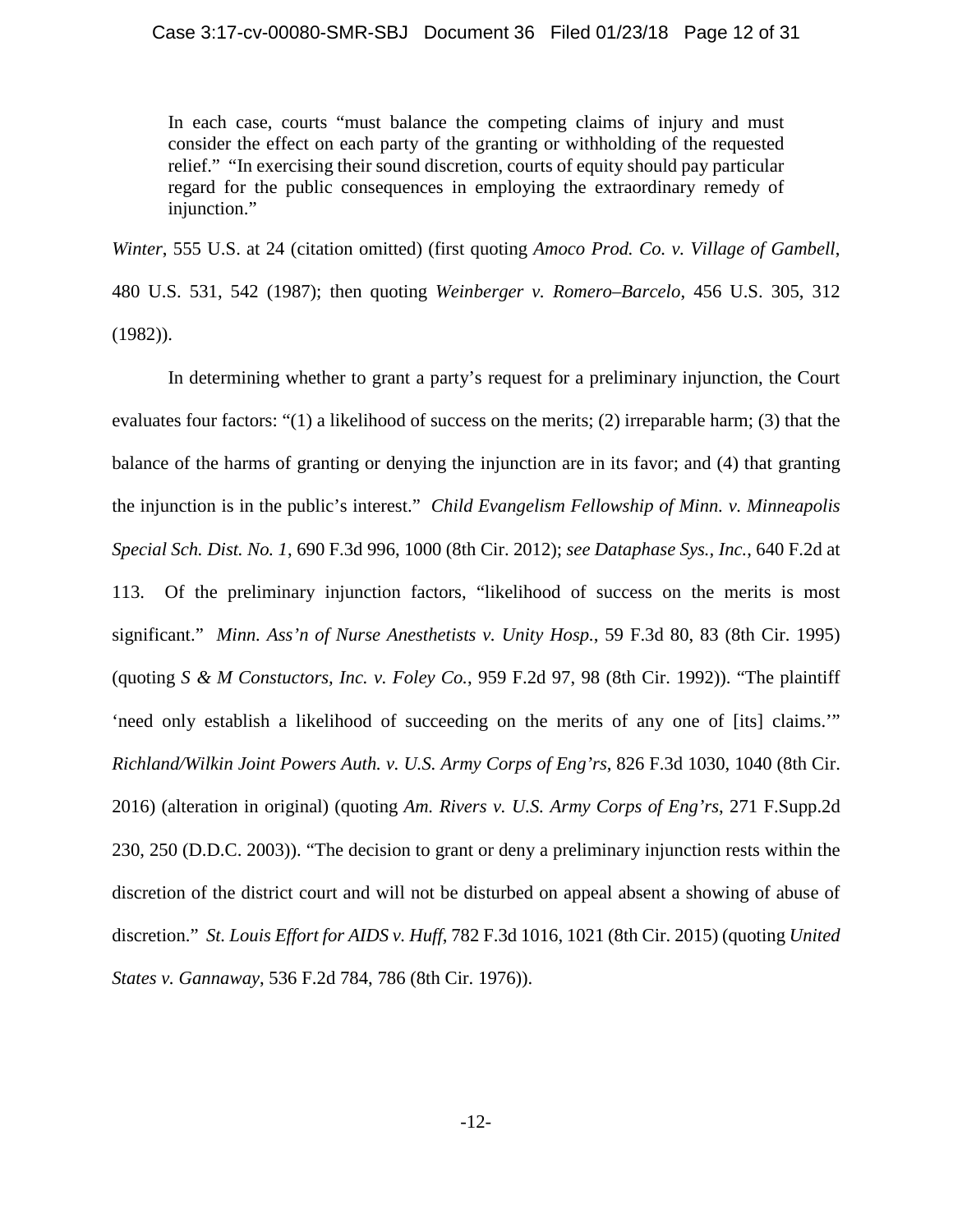## *A. Likelihood of Success on the Merits*

There are two standards for determining whether a party seeking a preliminary injunction has established the requisite likelihood of success on the merits. The parties dispute which standard applies to the instant motion. Thus, before the Court addresses the merits of BLinC's claims, it must decide the applicable standard under the likelihood of success factor.

# 1. Standard

Ordinarily, to obtain a preliminary injunction, a movant must demonstrate a "fair chance of prevailing" on the merits. *1-800-411-Pain Referral Serv., LLC v. Otto*, 744 F.3d 1045, 1054 (8th Cir. 2014). In making this showing, the movant is not required to "prove a greater than fifty percent likelihood that [it] will prevail on the merits." *PCTV Gold, Inc. v. SpeedNet, LLC*, 508 F.3d 1137, 1143 (8th Cir. 2007) (quoting *Dataphase*, 640 F.2d at 113).

The Defendants argue the Court should apply a higher standard under this factor. In *Planned Parenthood Minnesota, North Dakota, South Dakota v. Rounds*, the United States Court of Appeals for the Eighth Circuit held that parties who move to enjoin the enforcement of state statutes must establish that they are "likely to prevail on the merits" because policies announced through such provisions are the result of "presumptively reasoned democratic processes." *Rounds*, 530 F.3d 724, 731–32 (8th Cir. 2008) (en banc). The purpose of this "elevated standard" is "'to ensure that preliminary injunctions that thwart a state's presumptively reasonable democratic processes are pronounced only after an appropriately deferential analysis.'" *1-800-411-Pain Referral Serv., LLC*, 744 F.3d at 1054 (emphasis omitted) (quoting *Rounds*, 530 F.3d at 733). *Rounds* conclusively held that courts should apply this higher standard when a party seeks to enjoin state or federal statutes. *Rounds*, 530 F.3d at 732, n.6.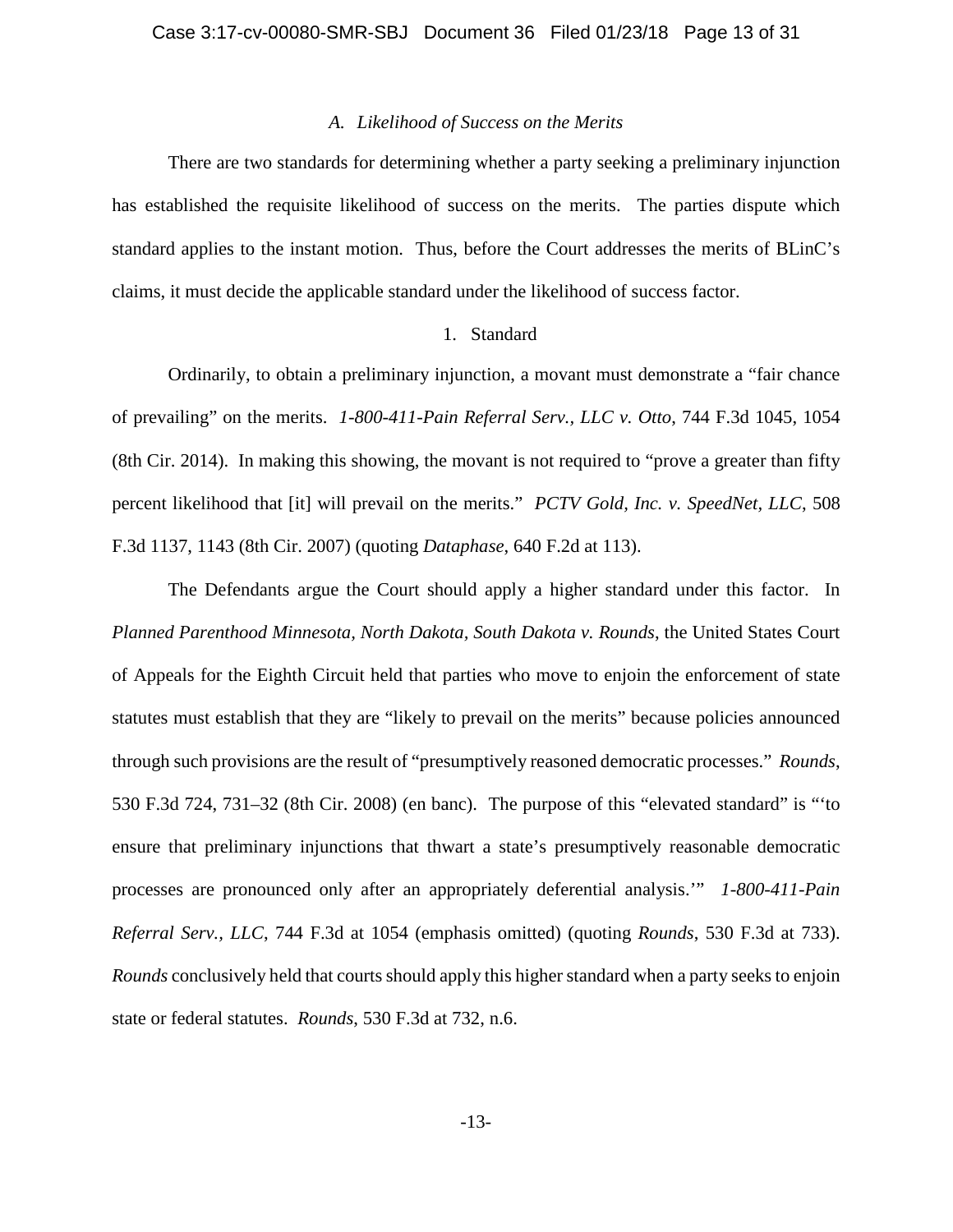## Case 3:17-cv-00080-SMR-SBJ Document 36 Filed 01/23/18 Page 14 of 31

This action does not involve the enforcement of a state or federal statute. Nevertheless, the Defendants argue the University's Human Rights Policy amounts to "a reasoned democratic decision." [ECF No. 18-1 at 8]. The Defendants reason that since the University is a state entity created by the Iowa constitution and vested with the authority to adopt its own policies, those policies essentially emanate from the state and are deserving of the heightened standard articulated in *Rounds*.

The Court declines to use the higher standard. The *Rounds* decision applies in a narrower sphere than the one Defendants suggest—it does not apply to every action taken by a government entity. *See Rounds*, 530 F.3d at 732–33 ("Only in a case such as this one, where a preliminary injunction is sought to enjoin the implementation of a duly enacted state statute, must district courts make a threshold finding that a party is likely to prevail on the merits." (footnote omitted)). The policy here was not created in the manner of a statue or regulation produced through "the full play of the democratic process involving both the legislative and executive branches." *Able v. United States*, 44 F.3d 128, 131 (2d Cir. 1995) (per curiam); *see Rounds*, 530 F.3d at 732 n.6. Accordingly, the Court will apply the lesser "fair chance of prevailing" standard.

# 2. Free Speech Claims

BLinC first argues the Free Speech Clause prevents the University from revoking its official registration. Defendants respond that the University is entitled to condition registration on compliance with its policies.

"If a state university creates a limited public forum for speech, it may not 'discriminate against speech on the basis of its viewpoint.'" *Gerlich v. Leath*, 861 F.3d 697, 704–05 (8th Cir. 2017) (quoting *Rosenberger v. Rector & Visitors of Univ. of Va.*, 515 U.S. 819, 829 (1995). Universities "establish limited public forums by opening property 'limited to use by certain groups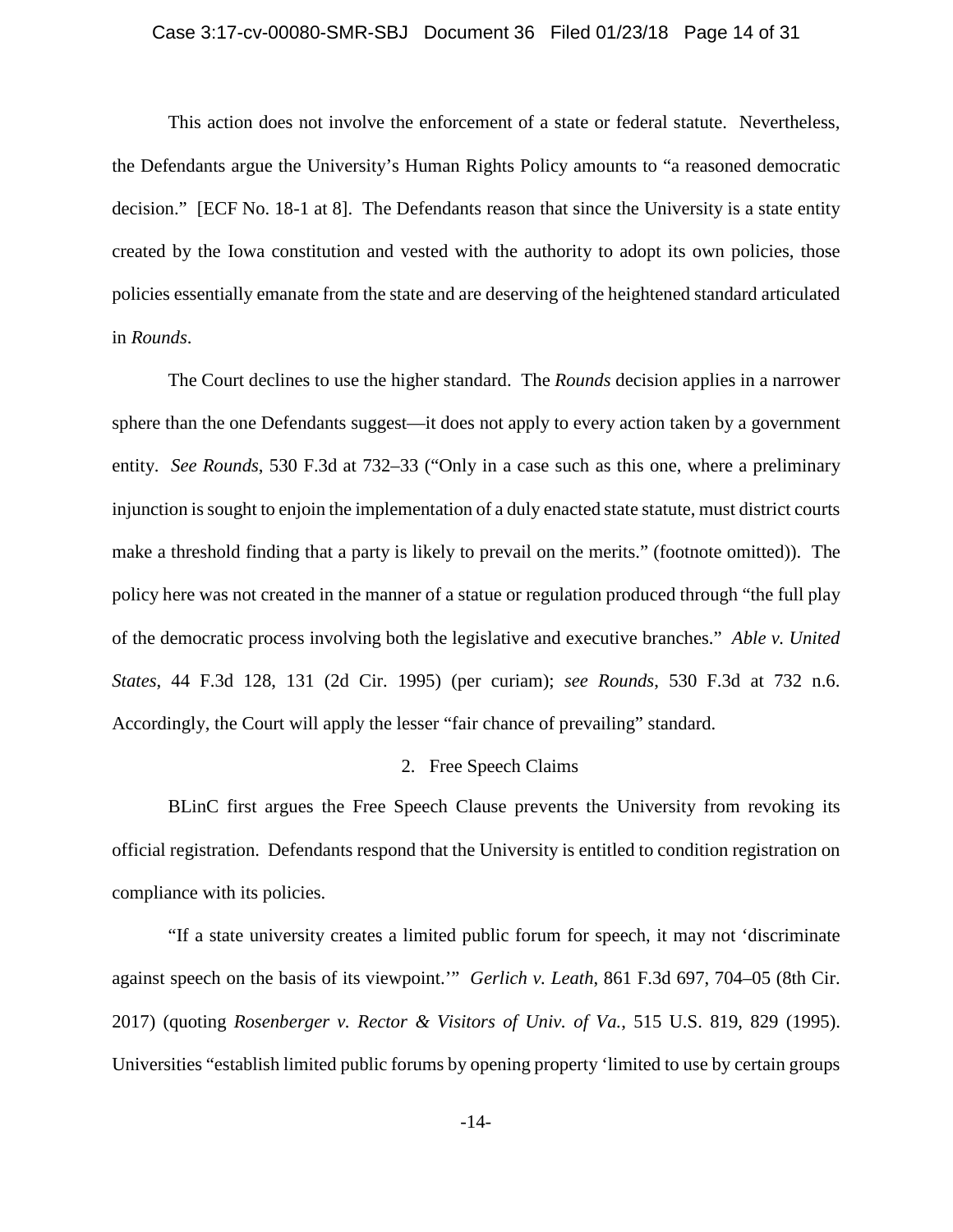#### Case 3:17-cv-00080-SMR-SBJ Document 36 Filed 01/23/18 Page 15 of 31

or dedicated solely to the discussion of certain subjects.'" *Christian Legal Soc. Chapter of the Univ. of Cal., Hastings Coll. of the Law v. Martinez*, 561 U.S. 661, 679 n.11 (2010) (quoting *Pleasant Grove City v. Summum*, 555 U.S. 460, 470 (2009)). A university program that grants student organizations official registration or recognition amounts to a limited public forum. *Id.* at 679. Universities may constitutionally restrict access to limited public forums so long as the access barriers are "reasonable and viewpoint neutral." *Id.* 

The above principles derive from case law considering previous "clashes between public universities and student groups seeking official recognition or its attendant benefits." *Id.* at 683. In *Healy v. James*, amid the backdrop of unrest and civil disobedience on university campuses nationwide in the late 1960s and early 1970s, a state college denied official recognition to students who wanted to organize a campus chapter of Students for a Democratic Society. 408 U.S. 169, 171–72 (1972). The school viewed the purported mission of the group as inclusive of "a philosophy of violence and disruption." *Id.* at 187. The denial barred the group from using campus facilities for meetings and campus bulletin boards to distribute their messages. *Id.* at 176. The United States Supreme Court held that the college's disagreement with the views of the group was insufficient to justify its denial of official recognition because a public college "may not restrict speech or association simply because it finds the views expressed by any group to be abhorrent." *Id.* at 187–88. However, "[a] college administration may impose a requirement . . . that a group seeking official recognition affirm in advance its willingness to adhere to reasonable campus law." *Id.* at 193.

The Court next applied *Healy* in the context of a registered student group's desire to use a state university's facilities for religious worship and discussion in *Widmar v. Vincent*, 454 U.S. 263, 265 (1981). The university argued that, as a state institution, it could not open its facilities to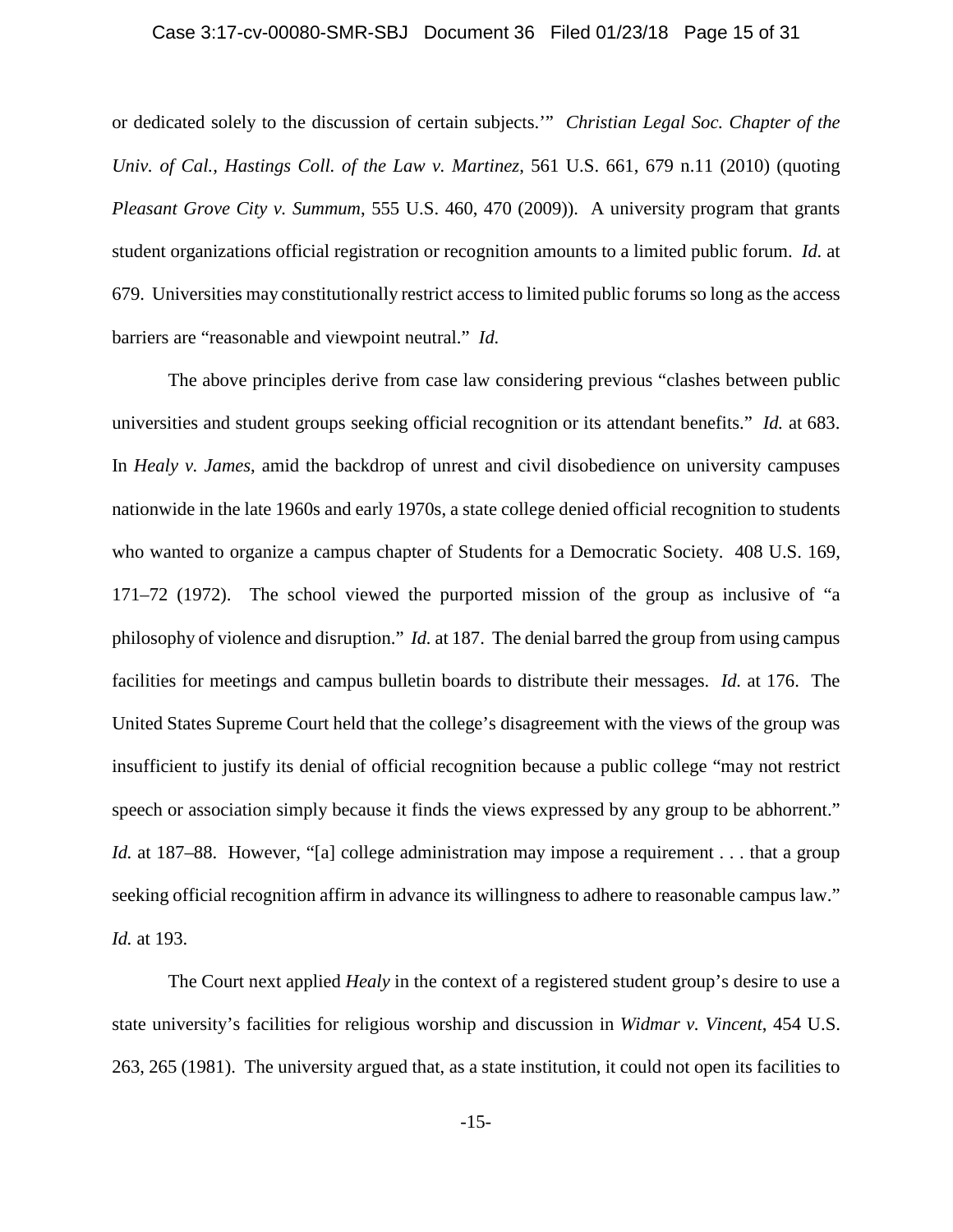#### Case 3:17-cv-00080-SMR-SBJ Document 36 Filed 01/23/18 Page 16 of 31

use by religious groups and speakers. *Id.* at 270–71. The Court reaffirmed "a [u]niversity's right to exclude even First Amendment activities that violate reasonable campus rules or substantially interfere with the opportunity of other students to obtain an education." *Id.* at 277.Nevertheless, because the university sought "to enforce a content-based exclusion of religious speech," the Court subjected the university's actions to strict scrutiny and found the university's interest was not sufficiently compelling to justify such an exclusion. *Id.* at 276–77.

Again in *Rosenberger*, the Court held that a public university could not withhold student organization benefits from a group based on its religious perspective. 515 U.S. at 845–46. The officially recognized student group in that case sought reimbursement from a student activity fund for the costs of printing its newspaper, which espoused Christian views. *Id.* at 826–27. The university affirmed the student government's denial of funds to the group because the newspaper constituted a "religious activity," and a university regulation prohibited such an activity from receiving reimbursement. *Id.* at 825–26. The Court determined that by its terms, the prohibition "select[ed] for disfavored treatment those student journalistic efforts with religious editorial viewpoints" and consequently the prohibition, in its terms and application, amounted to viewpoint discrimination. *Id.* at 831, 832, 837.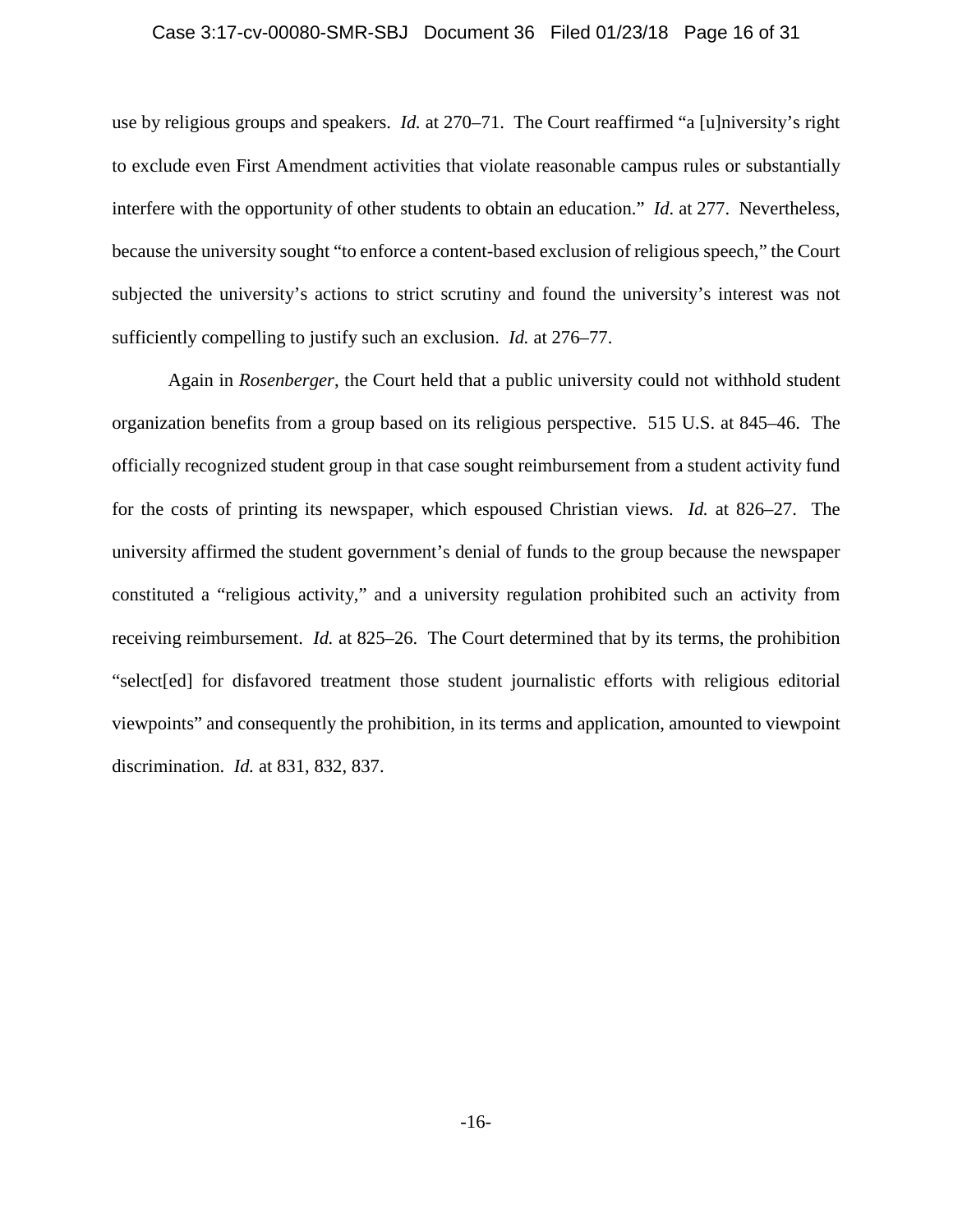It is axiomatic that the government may not regulate speech based on its substantive content or the message it conveys. Other principles follow from this precept. In the realm of private speech or expression, government regulation may not favor one speaker over another. Discrimination against speech because of its message is presumed to be unconstitutional. These rules informed our determination that the government offends the First Amendment when it imposes financial burdens on certain speakers based on the content of their expression. When the government targets not subject matter, but particular views taken by speakers on a subject, the violation of the First Amendment is all the more blatant. Viewpoint discrimination is thus an egregious form of content discrimination. The government must abstain from regulating speech when the specific motivating ideology or the opinion or perspective of the speaker is the rationale for the restriction.

*Id.* at 828–29 (citations and quotation marks omitted). Importantly, the Court articulated that "[o]nce it has opened a limited forum . . . the State must respect the lawful boundaries it has itself set." *Id.* at 829. "The State may not exclude speech where its distinction is not 'reasonable in light of the purpose served by the forum,' . . . nor may it discriminate against speech on the basis of its viewpoint." *Id.* (citations omitted) (quoting *Cornelius v. NAACP Legal Def. & Educ. Fund, Inc*., 473 U.S. 788, 806 (1985).

In contrast to the preceding decisions, the Court more recently in *Martinez* upheld a public law school's decision to refuse to grant official recognition to a religious group that sought an exception to the university's nondiscrimination policy, which the parties stipulated was an "allcomers" policy. 561 U.S. at 685. Under this policy, approved organizations had to "allow any student to participate, become a member, or seek leadership positions in the organization, regardless of . . . status or beliefs." *Id.* at 671. The law school granted official recognition to student groups through a "Registered Student Organization" ("RSO") program; official recognition came with additional benefits. *Id.* at 669. Members of a formerly-approved student group decided to become a charter student chapter of the Christian Legal Society ("CLS"). *Id.* at 672.To become an affiliate chapter, the group had to adopt bylaws requiring members to sign a "Statement of Faith" and agree to live their lives by certain principles. *Id.* Among those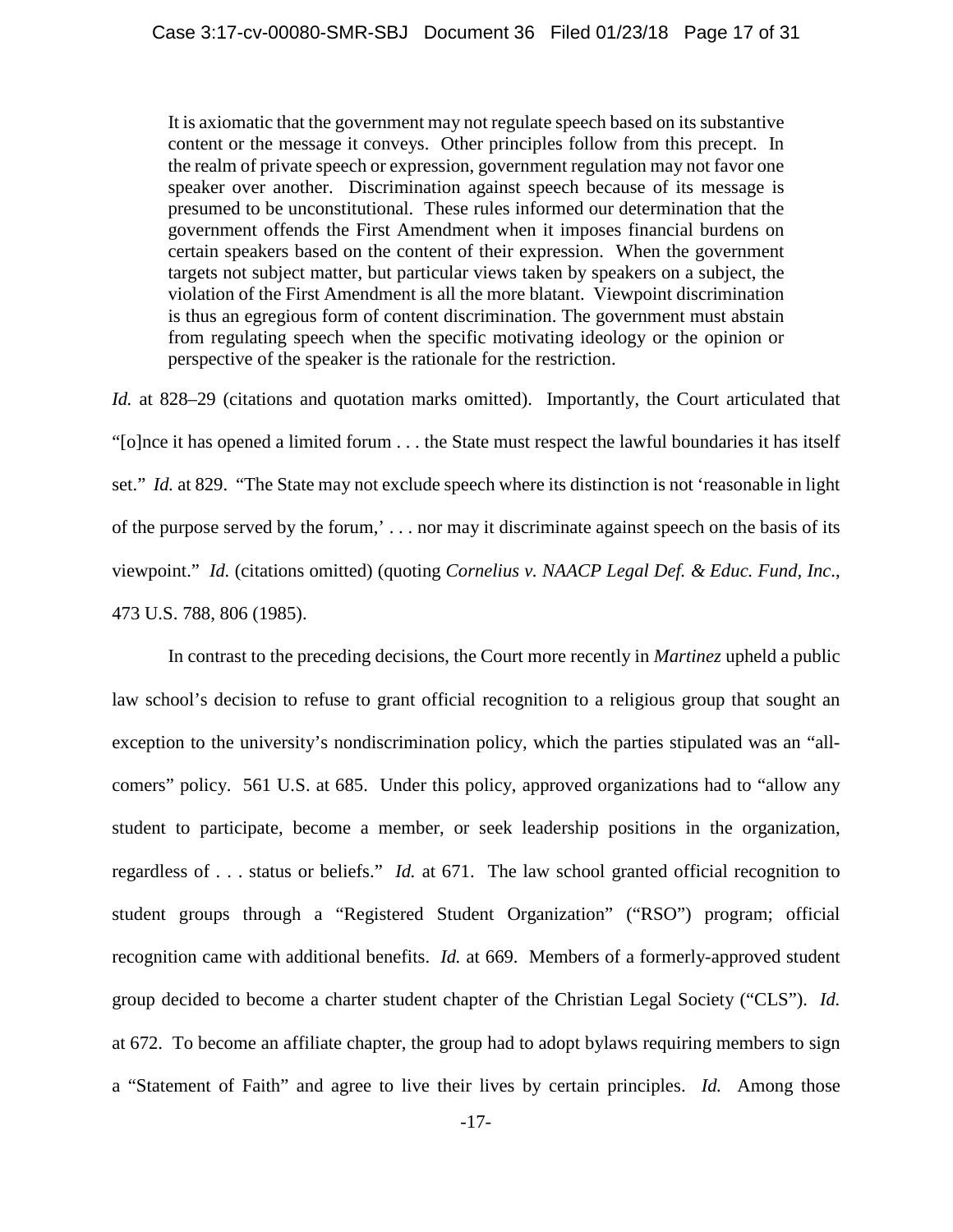## Case 3:17-cv-00080-SMR-SBJ Document 36 Filed 01/23/18 Page 18 of 31

principles was "the belief that sexual activity should not occur outside of marriage between a man and a woman; CLS thus interpret[ed] its bylaws to exclude from affiliation anyone who engage[d] in 'unrepentant homosexual conduct.'" *Id.* The school rejected CLS's application for registered status for noncompliance with nondiscrimination policy because CLS "barred students based on religion and sexual orientation." *Id.* at 672–73. CLS requested an exemption from the policy, which the school refused to grant. *Id.* at 673.

The Court applied the limited public forum analysis to the school's policy and concluded that it was both reasonable and viewpoint neutral. *Id.* at 688–89, 695–97. In first considering the reasonableness of the policy, the Court reiterated "that a State's restriction on access to a limited public forum 'need not be the most reasonable or the only reasonable limitation'" and cautioned against conflating the advisability of a policy with its permissibility. *Id.* at 692 (quoting *Cornelius*, 473 U.S. at 808). The Court considered the justifications the law school offered for the policy, including ensuring the availability of the program to all, the ease of the policy's administration, bringing together diverse beliefs and backgrounds, and its conveyance of the law school's decision "to decline to subsidize with public monies and benefits conduct of which the people of California disapprove." *Id.* at 689. The Court found the policy was reasonable in light of the purpose of the forum. *Id.* at 690. The Court then determined that the all-comers policy was "textbook viewpoint" neutral." *Id.* at 694–95. "CLS's conduct—not its Christian perspective—is, from [the school's] vantage point, what stands between the group and RSO status." *Id.* at 696. Accordingly, the Court found the school's policy was constitutional. *Id.* at 698.

In two cases, the Eighth Circuit has applied these same principles. First, in *Gay & Lesbian Students Ass'n v. Gohn*, a state university denied funding to a gay and lesbian advocacy group that was also a registered student organization despite the fact that the group had met all of the technical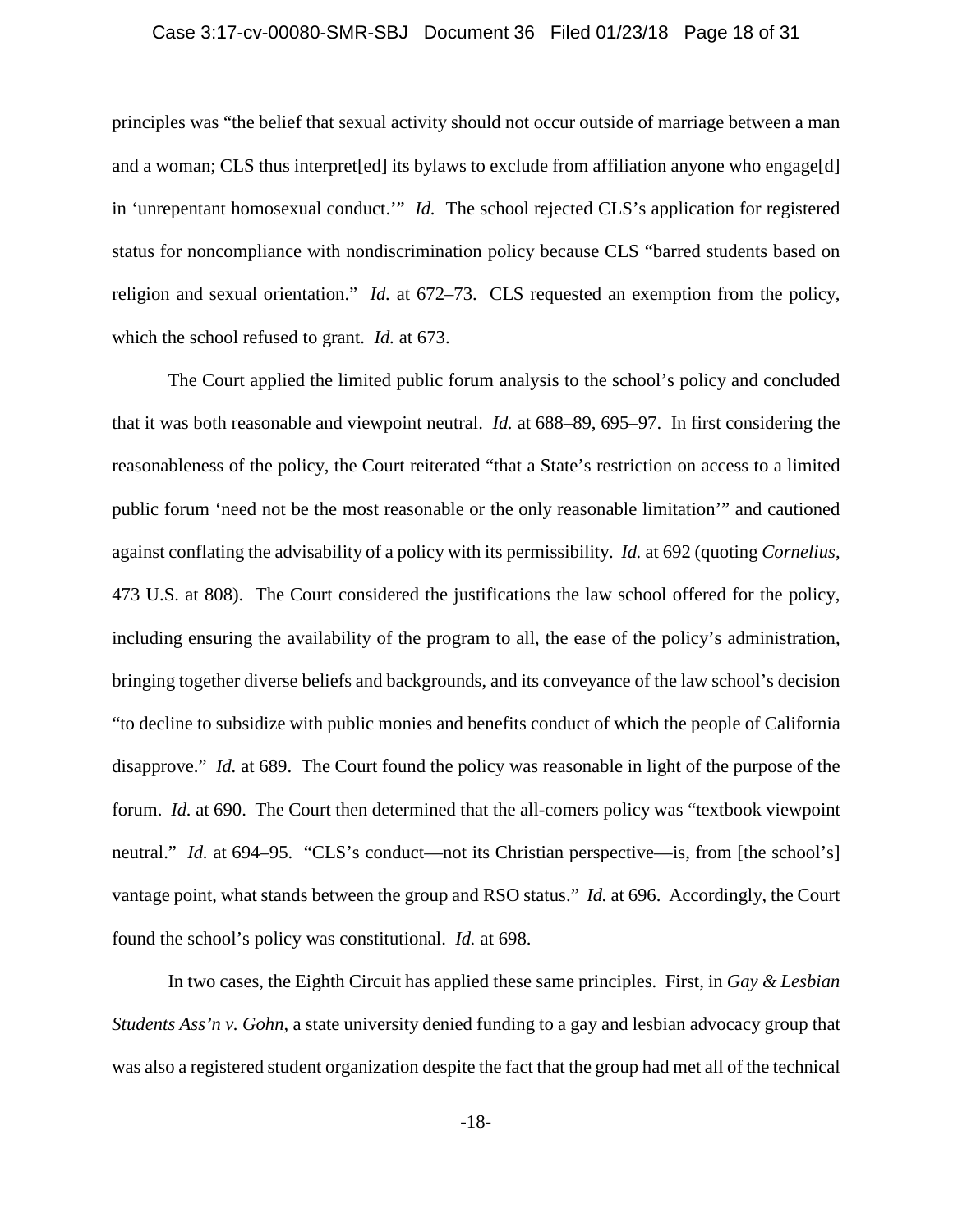## Case 3:17-cv-00080-SMR-SBJ Document 36 Filed 01/23/18 Page 19 of 31

requirements for funding. 850 F.2d 361, 362, 365 (8th Cir. 1988). The court held "that a public body that chooses to fund speech or expression must do so even-handedly, without discriminating among recipients on the basis of their ideology." *Id.* at 362. The record clearly showed the university had denied funding due to "distaste for the GLSA's ideas," and amounted to impermissible viewpoint discrimination. *Id.* at 366, 368. Then, just this past year, the Eighth Circuit determined that Iowa State University had committed viewpoint discrimination in denying the use of the university's trademarks to a student group that advocated for the reform of marijuana laws. *Gerlich*, 861 F.3d at 707. In reaching this conclusion, the court noted that the university had followed an unusual process in evaluating the group's trademark applications, the defendants had implied that the reason for the additional scrutiny was the group's views, and the defendants had been pressured by state politicians. *Id.* 

With the guidance of the above cases firmly in mind, the Court turns to the analysis of BLinC's Free Speech claims. In their briefing, both parties fail to recognize the applicability of the limited public forum doctrine to this case. 2 BLinC quotes a reference from *Widmar* to "forum[s] generally open to student groups," then states that the University's "Registration of Student Programs" policy "creates precisely the type of forum that triggers full constitutional protections." [ECF No. 7-1 at 17, 20]. Defendants do not address forum analysis at all and instead cite general principles about free speech without connecting them to the instant action.

Nevertheless, on the strength of *Gerlich*, *Martinez*, and *Rosenberger*, the Court concludes that the forum at issue is a limited public forum. The University's student organization registration program is substantially similar to the RSO program at issue in *Martinez*. *See Martinez*, 561 U.S.

 $\overline{a}$ 

<sup>&</sup>lt;sup>2</sup> BLinC later agreed at the hearing that, for purposes of this motion, the University had established a limited public forum.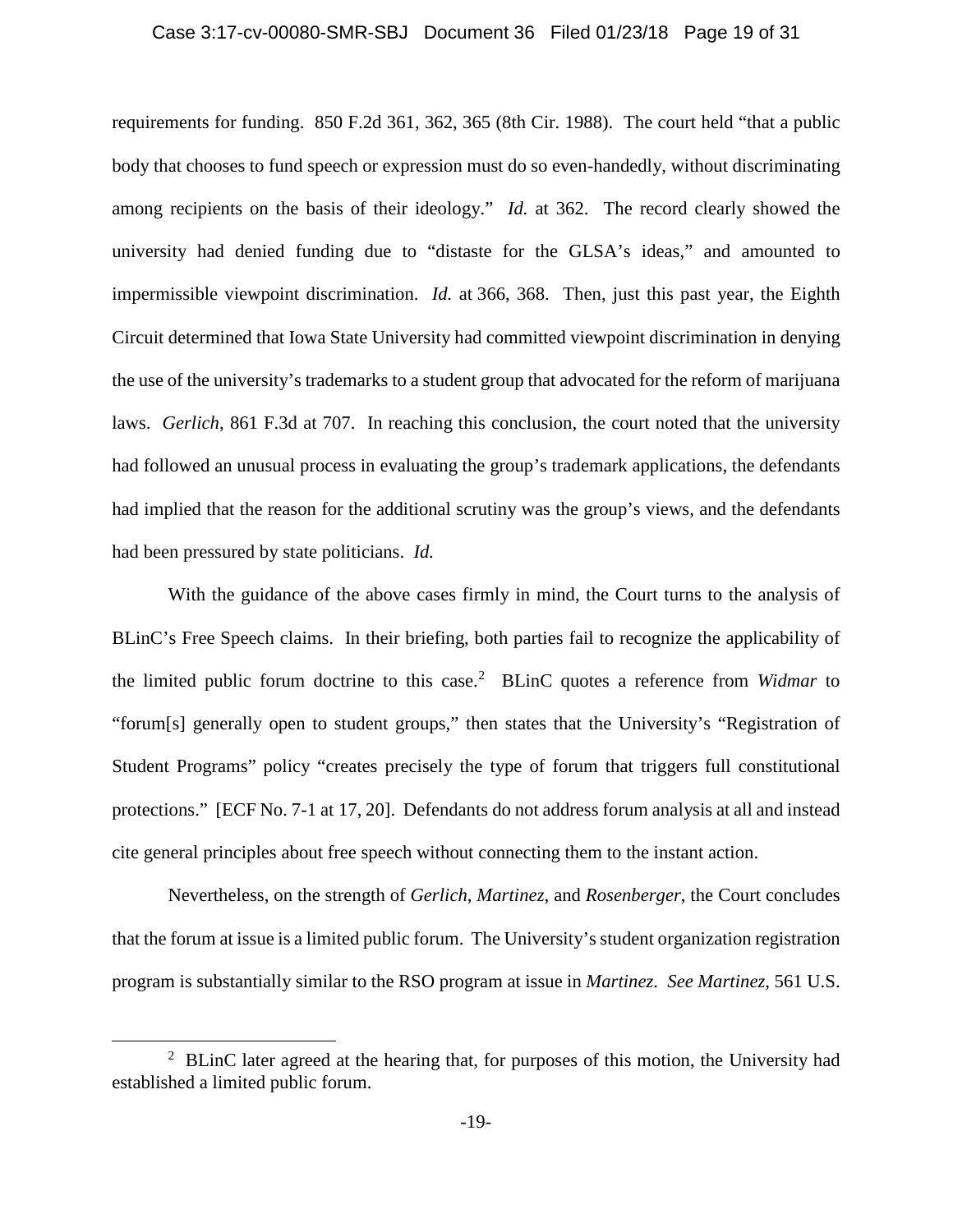#### Case 3:17-cv-00080-SMR-SBJ Document 36 Filed 01/23/18 Page 20 of 31

at 687. As in that case, the University gives student groups that participate in the program certain benefits so long as they agree to abide conditions established by the University. The requirement that student groups obtain the University's approval is a "further indication that the student organization program[] [is a] limited public forum[]." *Alpha Delta Chi-Delta Chapter v. Reed*, 648 F.3d 790, 798 (9th Cir. 2011). Because the University's student organization registration program is a limited public forum, the University's decision to revoke BLinC's registration is permissible if the University's requirement of compliance with the Human Rights Policy is reasonable in light of the purpose of the forum and viewpoint neutral. *See Martinez*, 561 U.S. at 687.

## a. Reasonableness

A university's restrictions on access to a limited public forum it has created must be "reasonable in light of the purpose served by the forum." *Rosenberger*, 515 U.S. at 829 (quoting *Cornelius*, 473 U.S. at 806). An educational institution, "like the private owner of property, may legally preserve the property under its control for the use to which it is dedicated." *Lamb's Chapel v. Ctr. Moriches Union Free Sch. Dist.*, 508 U.S. 384, 390 (1993). "The necessities of confining a forum to the limited and legitimate purposes for which it was created may justify the State in reserving it for certain groups or for the discussion of certain topics." *Rosenberger*, 515 U.S. at 829. Importantly, "restriction[s] on access to a limited public forum 'need not be the most reasonable or the only reasonable limitation.'" *Martinez*, 561 U.S. at 692.

The University made participation in its student organization registration program contingent on compliance with the University's Human Rights Policy. To determine whether that restriction is reasonable, it is necessary to examine the purpose of the forum. According to the University publication "Registration of Student Organizations,"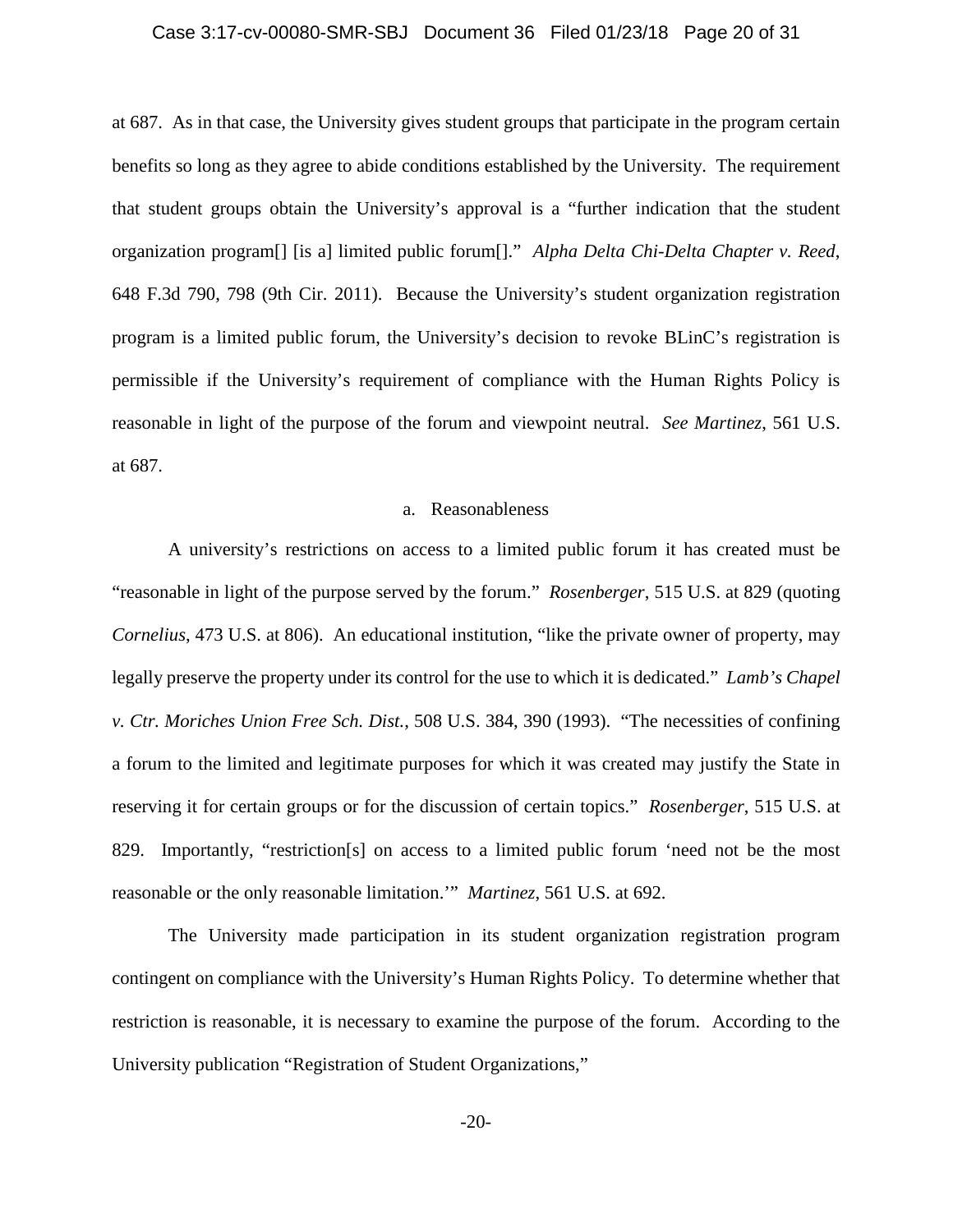Student organizations are an important link in the co-curricular activities of the University of Iowa. They play an important role in developing student leadership and providing a quality campus environment. As such, the University encourages the formation of student organizations around the areas of interest of its students, within the limits necessary to accommodate academic needs and ensure public safety.

. . . .

It is the policy of the University that all registered student organizations be able to exercise free choice of members on the basis of their merits as individuals without restriction in accordance with the University's Policy on Human Rights. The University acknowledges the interests of students to organize and associate with like-minded students, therefore any individual who subscribes to the goals and beliefs may participate in and become a member of the organization.

[ECF No. 7-2 at 4–5]. "Membership and participation in the organization must be open to all students without regard to . . . classification[s] that deprive[] the person of consideration as an individual. The organization will guarantee that equal opportunity and equal access to membership, programming, facilities, and benefits shall be open to all persons." *Id.* at 5. Additionally, "General student organizations are those that are consistent with the mission and culture of the University and engage primarily in activities that benefit their membership." *Id.*  at 7. The Human Rights Policy states that the University "brings together in common pursuit of its educational goals persons of many nations, races, and creeds." *Id.* at 17. "[I]n no aspect of [the University's] programs shall there be difference in the treatment of persons because of [classifications] that deprive<sup>[]</sup> the person of consideration as an individual . . . ." *Id.* 

These statements show that the intended purpose of the student organization registration program is to allow students to engage with other students who have similar interests and, in doing so, students should only fear rejection on the basis of their own merits, not because of their membership in a protected class. Moreover, funds for student organizations are drawn from mandatory student activity fees and the University is a publicly funded institution. Thus, as in *Martinez*, the policy "conveys [the University's] decision to decline to subsidize with public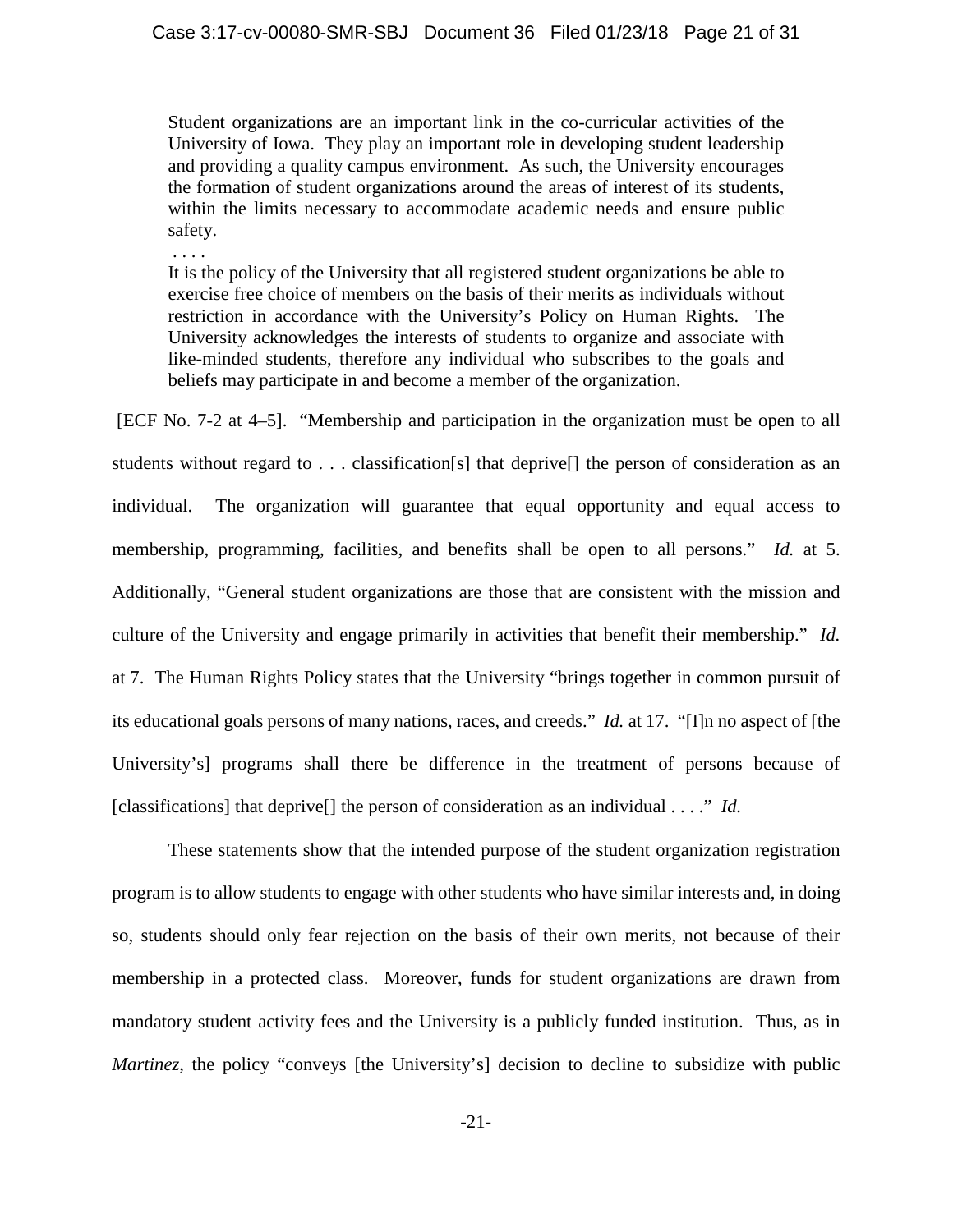#### Case 3:17-cv-00080-SMR-SBJ Document 36 Filed 01/23/18 Page 22 of 31

monies and benefits conduct of which the people of [Iowa] disapprove." *See Martinez*, 561 U.S. at 689–90; *see also* Iowa Code § 216.1 *et seq.* (prohibiting various forms of discrimination based on protected characteristics). Finally, as the University acknowledges in the registration policy, student organization can exist regardless of whether the University recognizes them. Thus, if a student group finds compliance with the Human Rights Policy and the other requirements for registration to unduly onerous, the group may still operate on campus, albeit without the benefits that official registration provides.

The Court concludes that the policy is reasonable in light of the intended purpose of the forum. The University created a forum for like-minded students to engage with one another and develop their leadership skills with the overall purpose of enhancing students' educational experiences. It also clearly wanted to ensure that every student received individual consideration from the organizations he or she sought to join. Thus, the requirement that student organizations comply with the Human Rights Policy to receive the benefits of registration is reasonable in light of the forum's purpose.

#### b. Viewpoint neutral

The Court next considers whether the policy is viewpoint neutral. At this juncture, the Court must address a significant argument raised by the parties that is not accounted for in the standard analysis. BLinC argues that the University does not consistently apply the Human Rights Policy. The place of such an argument within forum analysis is an issue *Martinez* left unresolved.

This question, however, has been addressed by United States Court of Appeals for the Ninth Circuit. In *Reed*, San Diego State had repeatedly declined to grant official registration to several Christian student groups because their membership requirements violated San Diego State's nondiscrimination policy by requiring officers and members to profess to be Christians.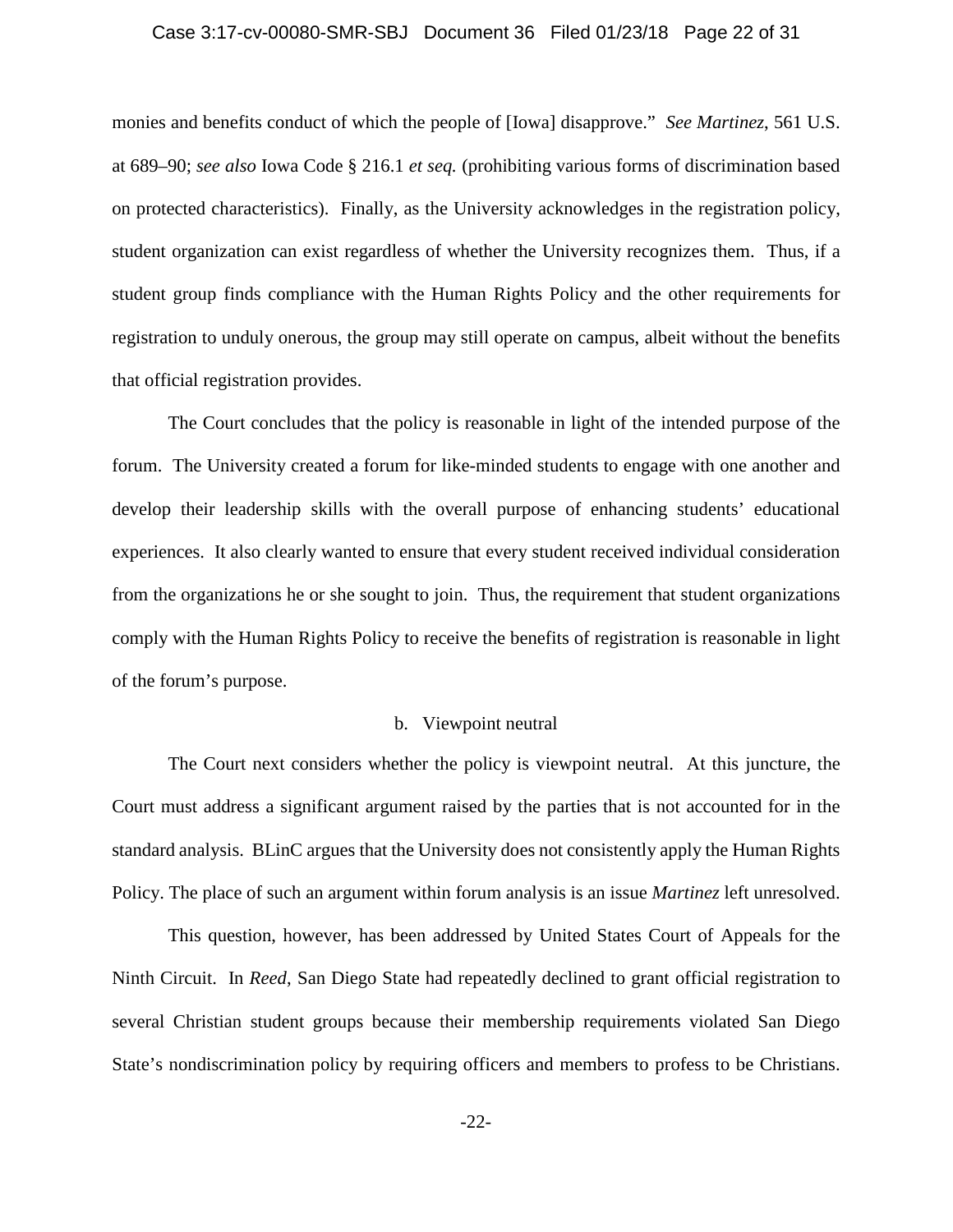## Case 3:17-cv-00080-SMR-SBJ Document 36 Filed 01/23/18 Page 23 of 31

648 F.3d at 795–96. The Ninth Circuit largely applied the framework of *Martinez*. *See id.* at 797 (noting that *Martinez* held that "both freedom of speech and freedom of expressive association challenges are properly analyzed under the limited-public-forum doctrine"). The court determined the nondiscrimination policy was reasonable in light of the purpose of the forum. *Id.* at 799. When evaluating whether the policy was viewpoint neutral, the court addressed the policy both as written and as applied. *Id.* at 800–04. In light of evidence that some groups had membership requirements that appeared to violate the policy, the court reversed the district court's entry of summary judgment in favor of the defendants and remanded the case. *Id.* at 804. In remanding, the court noted that it was "possible that these groups were approved inadvertently because of administrative oversight, or that these groups have, despite the language in their applications, agreed to abide by the nondiscrimination policy." *Id.* However, "the record [did] not adequately explain why some official student groups at San Diego State appear[ed] to have membership requirements that violat[ed] the school's nondiscrimination policy." *Id.* 

The Court considers the analysis in *Reed* to be instructive here. Accordingly, the Court will address both the whether the policy is viewpoint neutral as written and as applied.<sup>3</sup>

 $\overline{a}$ 

<sup>&</sup>lt;sup>3</sup> The Court's decision to interpret BLinC's Free Speech claims as challenges to the Human Rights Policy both as written and as-applied is bolstered by BLinC's request in its motion that the Court enjoin the application of the policy to other similarly situated religious groups. [ECF No. 7 at 3]. In free speech cases arising outside of the context of limited public forums, challenges are considered either facial or as-applied, which is analogous to the analysis the Court has chosen here. When determining whether challenges are facial or as-applied, the breadth of the remedy generally determines the scope of the claims. *See John Doe No. 1 v. Reed*, 561 U.S. 186, 194 (2010) ("The label is not what matters. The important point is that plaintiffs' claim and the relief that would follow . . . reach beyond the particular circumstances of these plaintiffs. They must therefore satisfy our standards for a facial challenge to the extent of that reach."); *Citizens United v. Fed. Election Comm'n*, 558 U.S. 310, 331 (2010) (holding that the distinction between a facial challenge and an as-applied challenge "goes to the breadth of the remedy employed by the Court, not what must be pleaded in a complaint"). BLinC's request for relief beyond itself supports considering the policy both as written and in its application.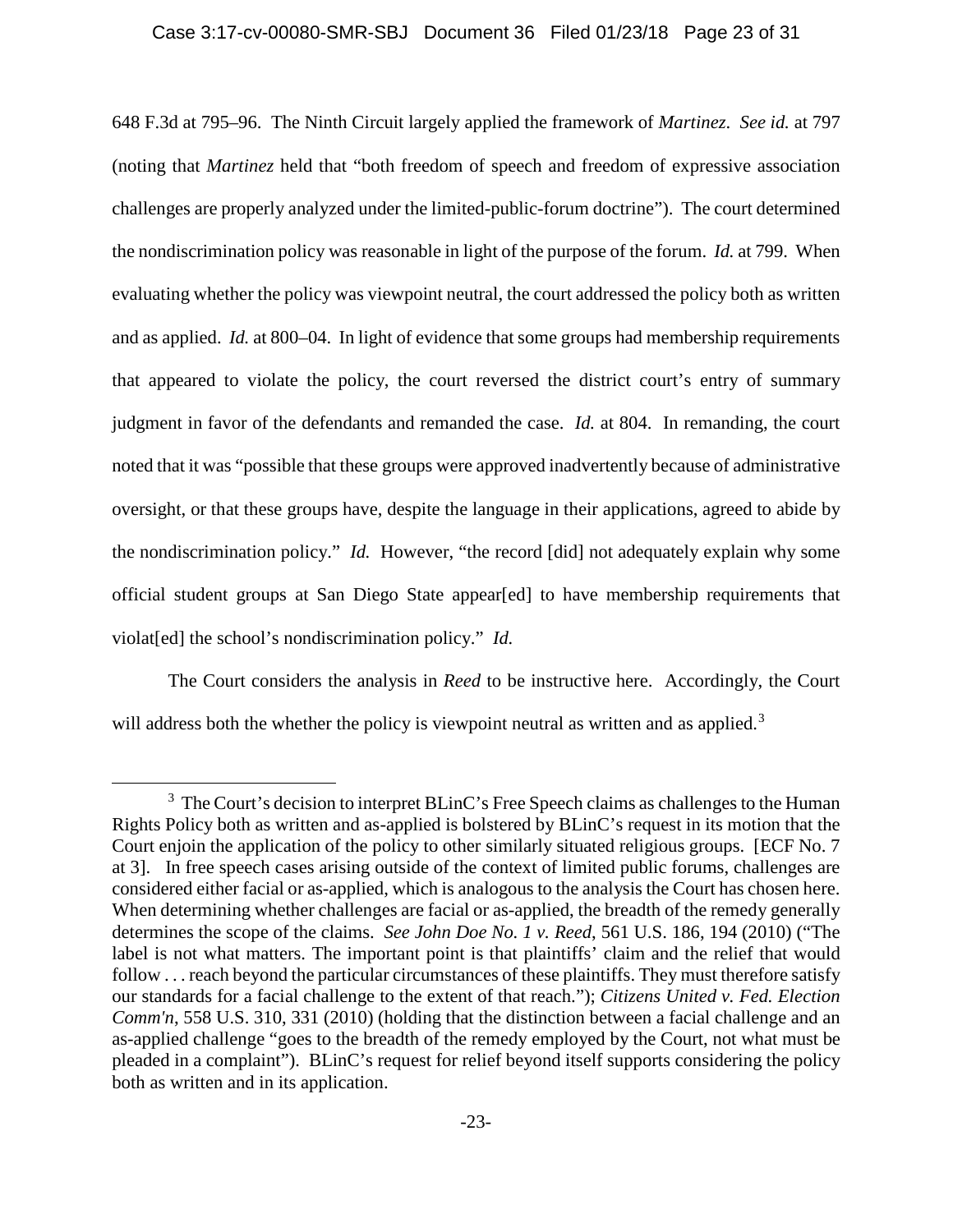#### *i. Viewpoint neutral as written*

Viewpoint discrimination occurs when "the specific motivating ideology or the opinion or perspective of the speaker is the rationale for the restriction." *Rosenberger*, 515 U.S. at 829. "A regulation that serves purposes unrelated to the content [or viewpoint] of expression is deemed neutral, even if it has an incidental effect on some speakers or messages but not others." *Ward v. Rock Against Racism*, 491 U.S. 781, 791 (1989).

Here, the policy is clearly not aimed at any particular view, ideology, or opinion. The language is familiar, essentially boilerplate language repeated in similar terms in civil and human rights codes nationwide, including the Iowa Civil Rights Act and the Iowa City Human Rights Code. *See* Iowa Code § 216 *et seq.*; Iowa City City Code § 2–1 *et seq*. The Supreme Court has found that similar codes serve societal interests "unrelated to the suppression of ideas" and are therefore neutral with respect to content and viewpoint. *See Roberts v. U.S. Jaycees*, 468 U.S. 609, 623–24 (1984) (holding that a state law prohibiting discrimination on the basis of race, color, creed, religion, disability, national origin, or sex "does not aim at the suppression of speech [and] does not distinguish between prohibited and permitted activity on the basis of viewpoint"); *Hurley v. Irish–Am. Gay, Lesbian & Bisexual Grp. of Boston*, 515 U.S. 557, 572 (1995) (determining that stating that statute barring discrimination on the basis of sexual orientation and other grounds did not, "on its face, target speech or discriminate on the basis of its content, the focal point of its prohibition being rather on the act of discriminating against individuals in the provision of publicly available goods, privileges, and services on the proscribed grounds").

BLinC also appears to argue that the policy has the effect of burdening religious groups like itself more than secular groups. It produces the constitutions of other groups and states that other groups are allowed to organize around beliefs and tenets while it is not.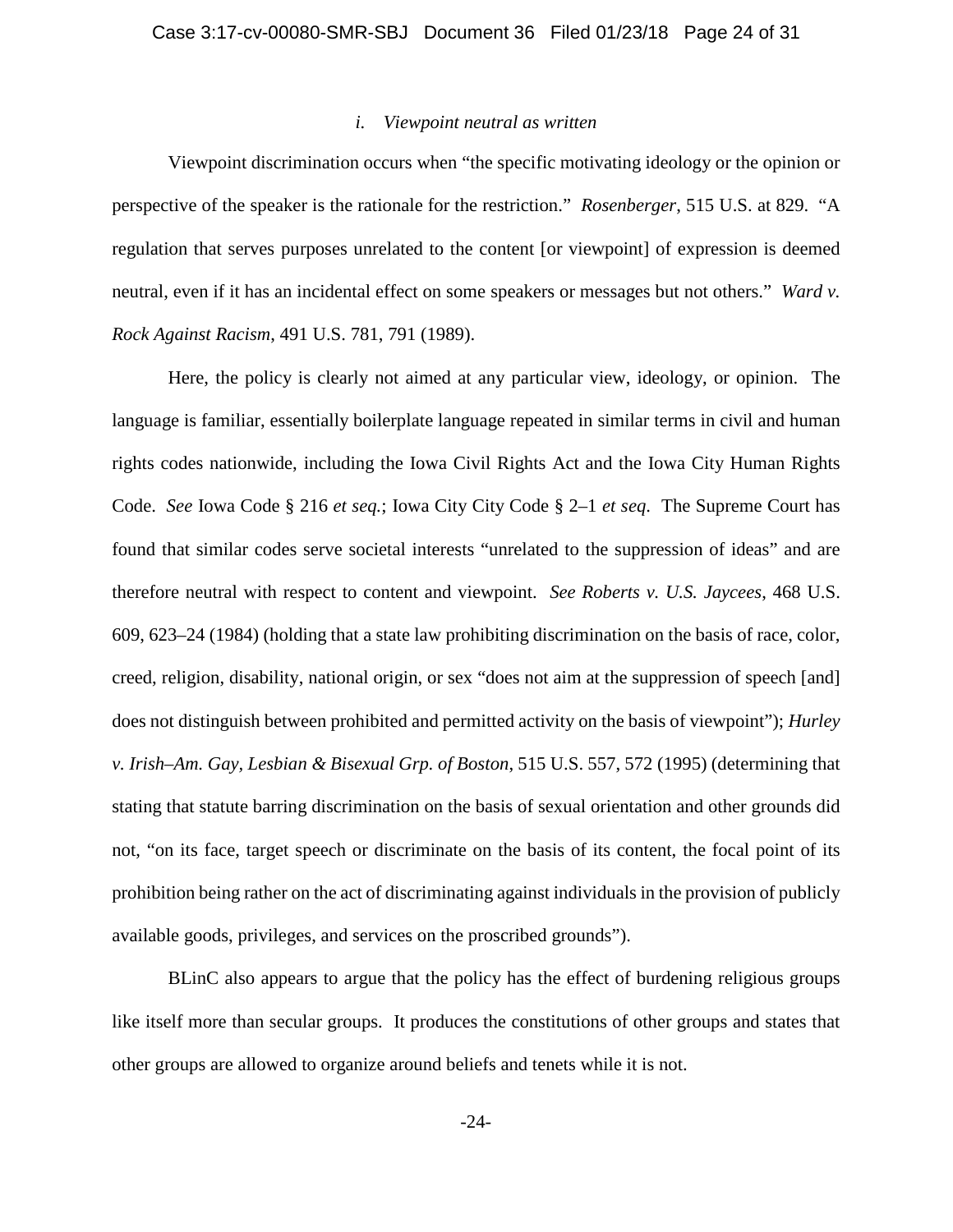#### Case 3:17-cv-00080-SMR-SBJ Document 36 Filed 01/23/18 Page 25 of 31

The plaintiffs in *Martinez* and *Reed* made similar arguments. Both essentially contended that the nondiscrimination policy and the "all-comers" policies at issue in those cases were not effectively neutral due to an alleged disparate impact on religious groups. *See Martinez*, 561 U.S. at 695; *Reed*, 648 F.3d at 798. However, a disparate impact does not support a finding that the policy is not viewpoint neutral as written. *See Ward*, 491 U.S. at 791. The target of the policy is not religious views but rather discrimination, and "[e]ven if a regulation has a differential impact on groups wishing to enforce exclusionary membership policies, '[w]here the [State] does not target conduct on the basis of its expressive content, acts are not shielded from regulation merely because they express a discriminatory idea or philosophy.'" *See Martinez*, 561 U.S. at 696 (alteration in original) (quoting *R.A.V. v. St. Paul*, 505 U.S. 377, 390 (1992). The Court concludes the University's Human Rights Policy is viewpoint neutral as written.

## *ii. Viewpoint neutral as applied*

 Finally, BLinC argues the University has not consistently applied the policy and thus the policy should not be regarded as viewpoint neutral in its application. "A nondiscrimination policy that is viewpoint neutral on its face may still be unconstitutional if not applied uniformly." *Reed*, 648 F.3d at 803; *see Christian Legal Soc'y v. Walker*, 453 F.3d 853, 866 (7th Cir. 2006).

BLinC points to a letter written by Dean Baker in early 2004 to the Christian Legal Society ("CLS") Chapter at the University of Iowa College of Law. [ECF No. 7-3 at 5]. In fall 2003, the CLS chapter submitted a proposed constitution that did not include the Human Rights Policy. *Id.*  at 5–7. The group's application was not approved and in a 2004 letter Dean Baker informed the group that the decision would be upheld until CLS included the Human Rights Policy in its constitution, though it may also include a statement of faith explaining its beliefs. *Id.*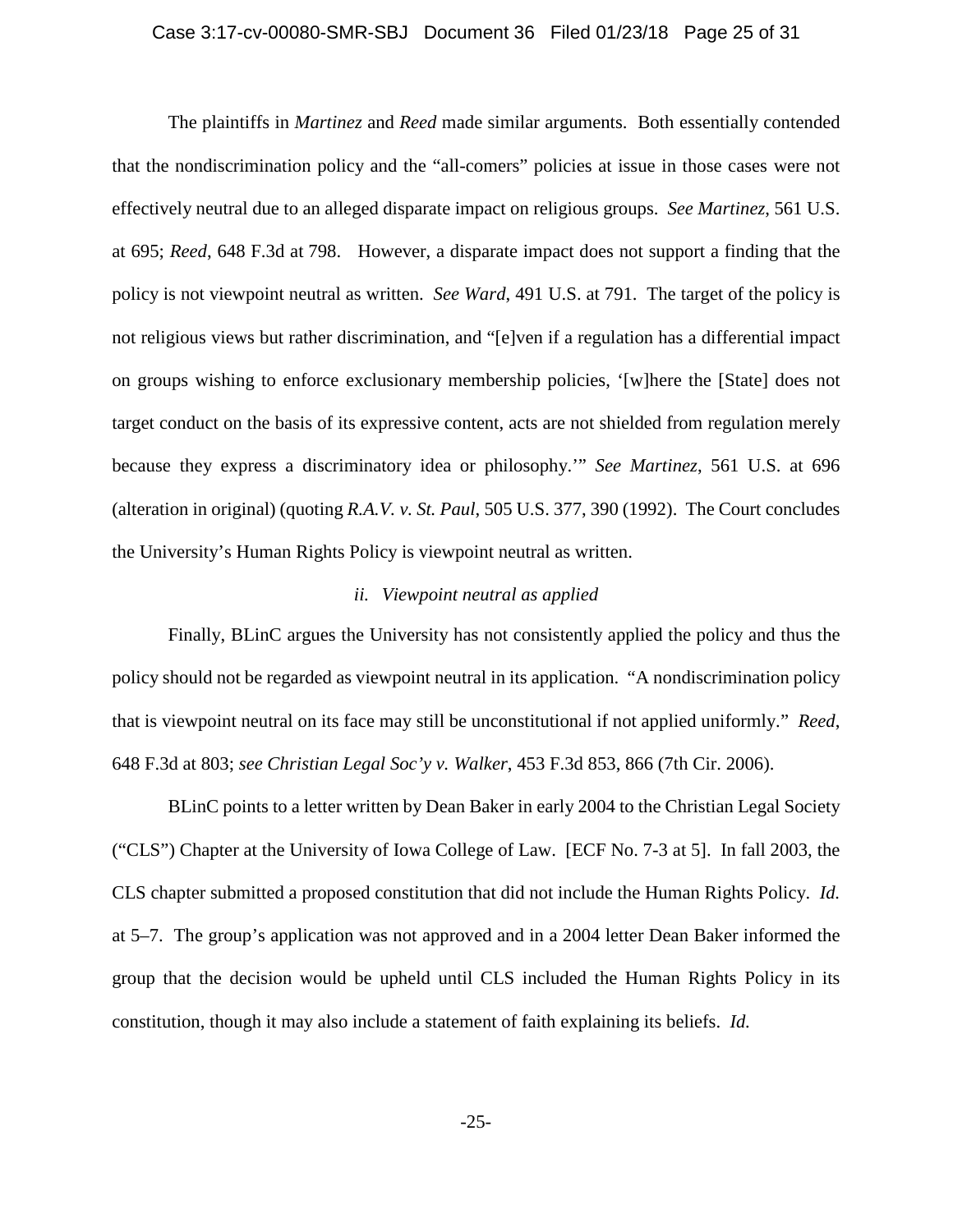## Case 3:17-cv-00080-SMR-SBJ Document 36 Filed 01/23/18 Page 26 of 31

BLinC argues CLS's views are similar to its own and, since CLS has been allowed registered status for many years, the 2004 letter from Dean Baker shows that the University does not apply its policy even-handedly. BLinC submitted a declaration from the Director of the CLS's Center for Law and Religious Freedom, wherein she states that CLS chapter leaders are required to adhere to limits on conduct much like those in BLinC's Statement of Faith. *Id.* at 1. BLinC also submitted the constitution of the CLS chapter at the University, which includes a statement of faith and mandates that officers subscribe to the statement. [ECF No. 7-2]. The statement of faith does not contain any references to the group's view on sexual conduct or homosexuality.

The CLS incident is not dispositive of this issue, largely because the facts are simply unclear. The current constitution and bylaws of the CLS chapter does not contain the relevant statements found in BLinC's proposed Statement of Faith regarding sexual orientation and gender identity. *Id.* at 63. BLinC did not submit the CLS chapter's statement of faith that the University eventually approved in 2004. Although the national CLS representative stated that those are the views of the larger organization, the University is not required to be omniscient. Without facts showing that the University approved a statement of faith similar to BLinC's, the Court cannot use the CLS incident to conclude the University has engaged in selective enforcement. Moreover, the Court is not blind to the fact that these events occurred approximately fourteen years ago. Views regarding sexual orientation and gender identity have changed a great deal over the past fourteen years. Thus, the CLS incident's probative value with respect to the present dispute is diminished both by its age and its ambiguity.

What is instructive regarding the CLS events in 2003 and 2004 is that they contradict the University's claim at the hearing that it only reviews student organization constitutions when a complaint has been filed. There is no evidence that CLS's student organization was the subject of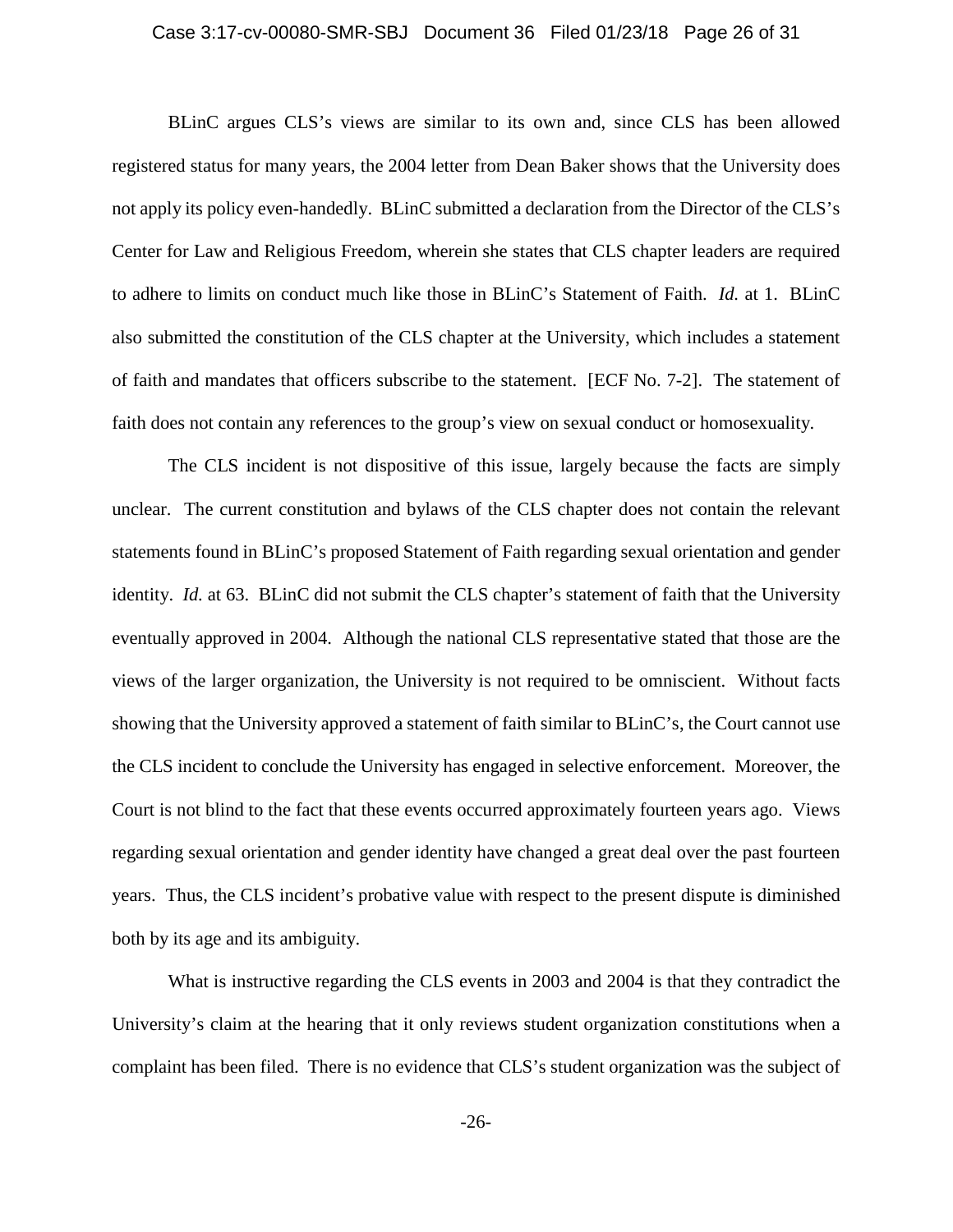## Case 3:17-cv-00080-SMR-SBJ Document 36 Filed 01/23/18 Page 27 of 31

any complaint, adding fuel to BLinC's claim that Christian groups are subject to additional scrutiny.

Moreover, the constitution of the CLS chapter is not the only one in the current record. As previously noted, BLinC submits the constitutions of several organizations in an effort to show that other student organizations like Students for Life, the Korean American Student Association, and the University of Iowa Feminist Majority Leadership Alliance are permitted to organize around their missions and beliefs, though it cannot.

Another of these constitutions is that of the Imam Mahdi organization. *Id.* at 49. Imam Mahdi is a Muslim registered student organization. The organization's constitution lists qualifications for membership. For full membership in the organization, an individual must be eighteen years or older and "[b]e Muslim, Shiea, and obtain the recommendation of two Members." *Id.* at 51. "The reason behind the recommendation is to be sure that the person who desires to join this organization as a full member[] is Muslim, Shiea, who respects the religion rules, and willing to practice the faith." *Id.* 

Although not mentioned in its brief, BLinC did call attention to Imam Mahdi's membership requirements in its November 2, 2017 letter to Dean Redington. [ECF No. 7-4 at 42]. The Court broached the subject of Imam Mahdi's membership requirements at the hearing on BLinC's motion. The University does not appear to have taken any action with respect to Imam Mahdi, despite its clear violation of the University's Human Rights Policy. At the hearing, Defendants' only response was that the process is "complaint-driven." The University's registration policy and the established facts of the episode with CLS refute that contention. An organization's proposed constitution and bylaws are reviewed with its registration form before an organization is granted registered status. [ECF No. 7-2 at 5]. As discussed above, CLS's failure to include the Human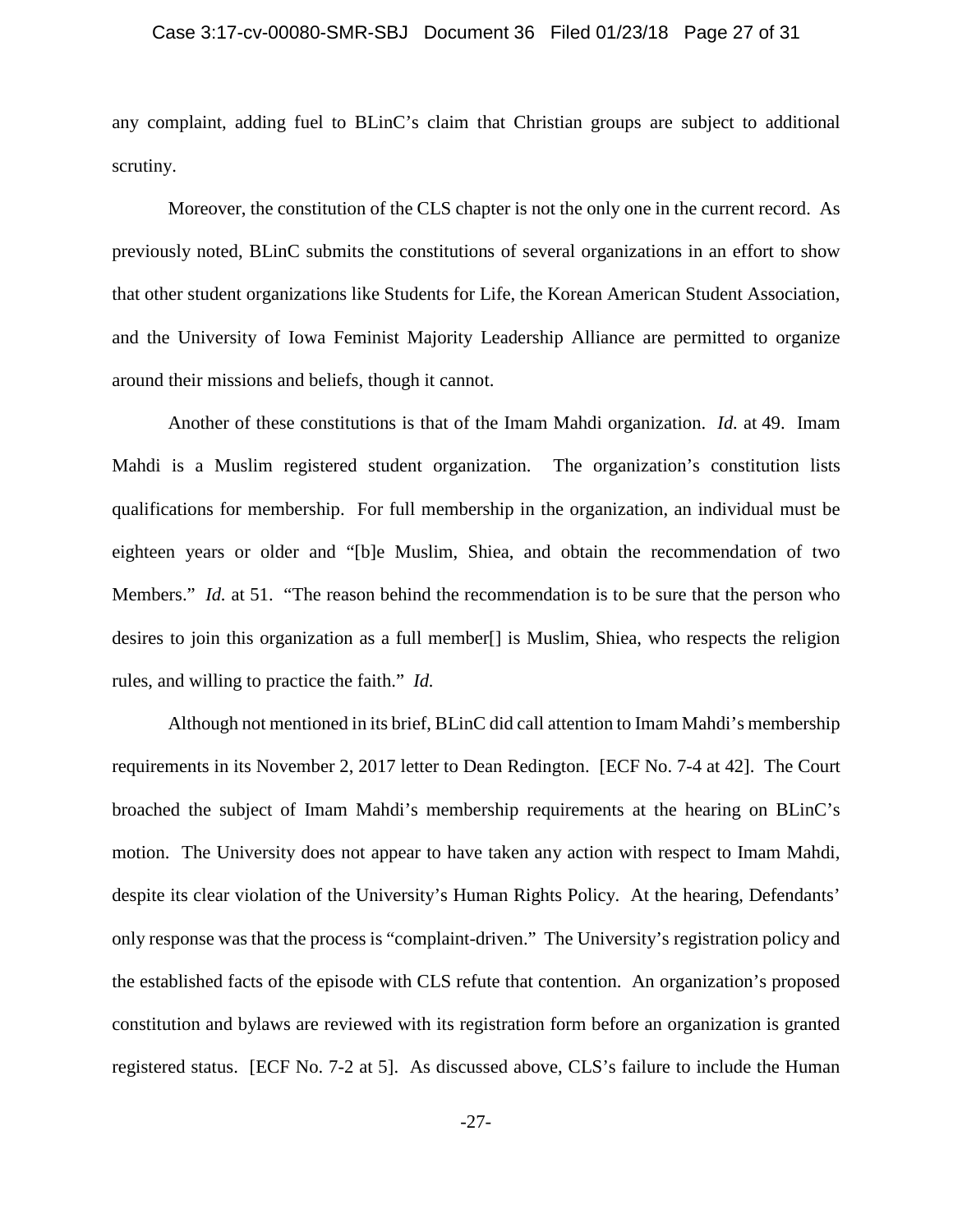#### Case 3:17-cv-00080-SMR-SBJ Document 36 Filed 01/23/18 Page 28 of 31

Rights Policy in its constitution was noted during this review process and CLS's application for registration was rejected. [ECF No. 7-3 at 5].

Imam Mahdi's requirement that only Shiea Muslims are eligible for full membership in its organization is a requirement based upon at least one protected classification—that of religion. The record does not indicate why Imam Mahdi has been able to maintain these requirements. The constitution containing the membership requirements could have been "approved inadvertently because of administrative oversight," *see Reed*, 648 F.3d at 804, or the organization may have been allowed to operate in this manner for some other reason. Nevertheless, the Court must conclude on the current record that BLinC has shown that the University does not consistently and equally apply its Human Rights Policy. This raises an issue regarding whether BLinC's viewpoint was the reason it was not allowed to operate with membership requirements that the University had determined violated the policy, while at the same time Imam Mahdi was not subjected to any enforcement action. *See Walker*, 453 F.3d at 866–67 (finding evidence of other groups operating with member requirements that were violative of nondiscrimination policy established a likelihood of success on claim that policy had not been applied in viewpoint neutral manner). In light of this selective enforcement, the Court finds BLinC has established the requisite fair chance of prevailing on the merits of its claims under the Free Speech Clause. Because BLinC has established the required likelihood of success on one of its claims, the Court will not address BLinC's claims under the Religious Clauses.

# *B. Irreparable Harm*

The second factor of preliminary injunction analysis is irreparable harm. "Failure to show irreparable harm is an independently sufficient ground upon which to deny a preliminary injunction." *Watkins Inc. v. Lewis*, 346 F.3d 841, 844 (8th Cir. 2003). "It is well established that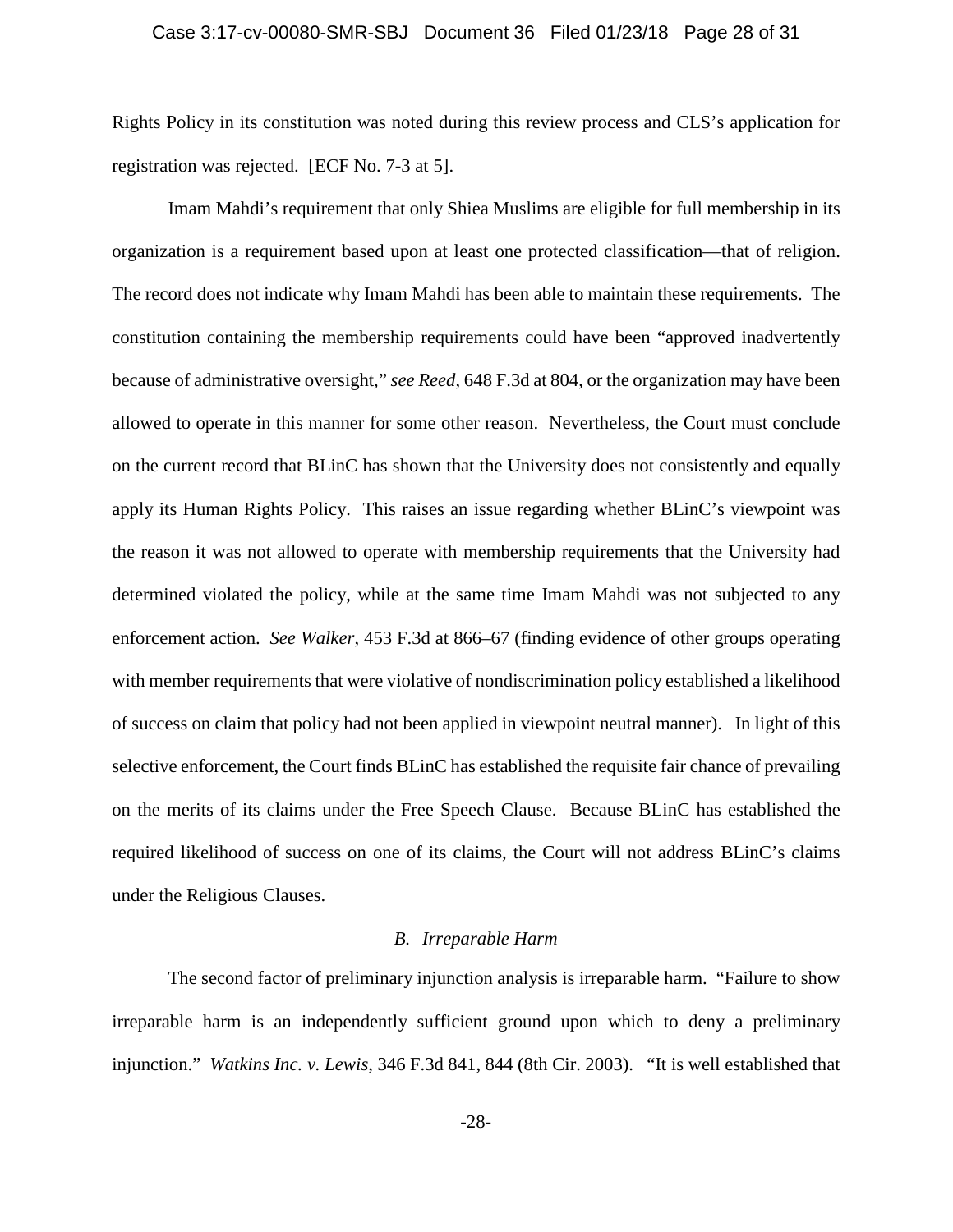## Case 3:17-cv-00080-SMR-SBJ Document 36 Filed 01/23/18 Page 29 of 31

'[i]rreparable harm occurs when a party has no adequate remedy at law, typically because its injuries cannot be fully compensated through an award of damages.'" *Grasso Enters., LLC v. Express Scripts, Inc.*, 809 F.3d 1033, 1040 (8th Cir. 2016) (quoting *Gen. Motors Corp. v. Harry Brown's LLC*, 563 F.3d 312, 319 (8th Cir. 2009)). "To succeed in demonstrating a threat of irreparable harm," the movant must show that this type of harm "'is certain and great and of such imminence that there is a clear and present need for equitable relief.<sup>"</sup> *S.J.W. ex rel. Wilson v. lee's Summit R-7 Sch. Dist.*, 696 F.3d 771, 778 (8th Cir. 2012) (*Roudachevski v. All-Am. Care Centers, Inc*., 648 F.3d 701, 706 (8th Cir. 2011)).

The harm BLinC alleges includes the loss of its ability to access the benefits of registered groups and of its ability to exercise its First Amendment freedoms. Some of this harm can be quantified as damages—for instance, funds BLinC expends that would ordinarily have been reimbursed through the student activity fund. However, some of the harm BLinC alleges cannot be calculated so easily, including the loss of exposure at the student activity fairs and through the University's website for student organizations to potential members who would not have otherwise become aware of BLinC.

"The loss of First Amendment freedoms constitutes irreparable injury . . . ." *Powell v. Ryan*, 855 F.3d 899, 904 (8th Cir. 2017). Such a loss "for even minimal periods of time, unquestionably constitutes irreparable injury." *Elrod v. Burns*, 427 U.S. 347, 373 (1976). Thus, as the United States Court of Appeals for the Seventh Circuit has noted, "violations of First Amendment rights are presumed to constitute irreparable injuries." *Walker*, 453 F.3d at 867.

Because BLinC will likely suffer a loss of First Amendment freedoms, including its freedoms of speech and expressive association, the Court concludes BLinC has shown it will be irreparably harmed absent an injunction.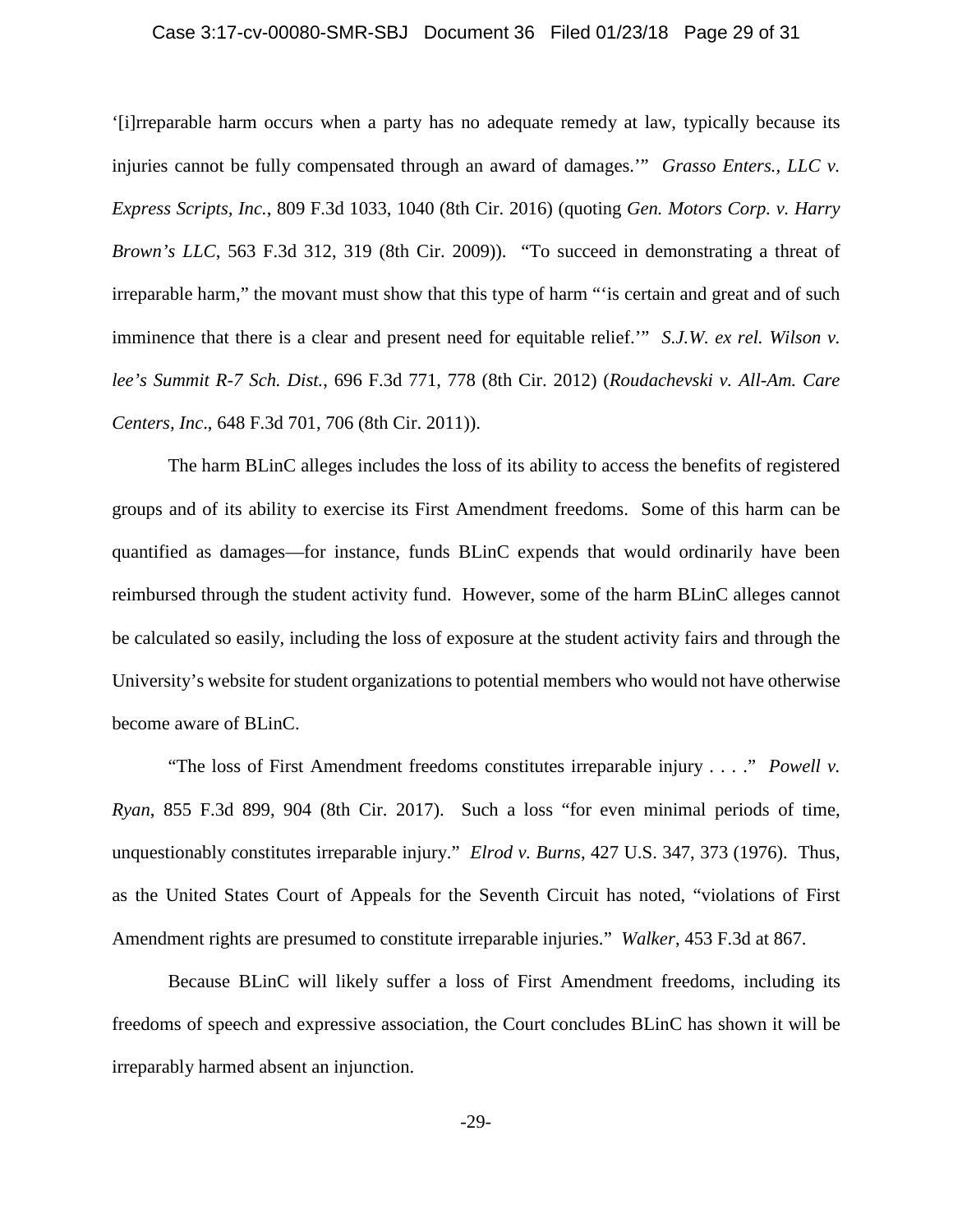# *C. Balance of Harms and Public Interest*

The last two factors the Court must consider are the balance of harms and whether an injunction would serve the public interest. The balance of harms in this case is a close question. If the Court did not issue an injunction, BLinC would likely suffer a loss in First Amendment rights, which is undoubtedly a significant harm as noted above. An injunction may not affect Defendants inasmuch as it may impact the University community by exposing members of the student body to discrimination. Nevertheless, the likelihood of this occurring appears slim; BLinC is a small organization and one of over 500 student organizations. The Court concludes the balance of harms favors BLinC.

The last factor is whether the issuance of an injunction is in the public interest. "[I]t is always in the public interest to protect constitutional rights." *Phelps-Roper v. Nixon*, 545 F.3d 685, 690 (8th Cir. 2008), *overruled on other grounds by Phelps-Roper v. City of Manchester, Mo.*, 697 F.3d 678 (8th Cir. 2012). The public interest and the First Amendment favor the expression of ideas, even those the public and courts may find abhorrent. The Court concludes the public interest factor favors BLinC.